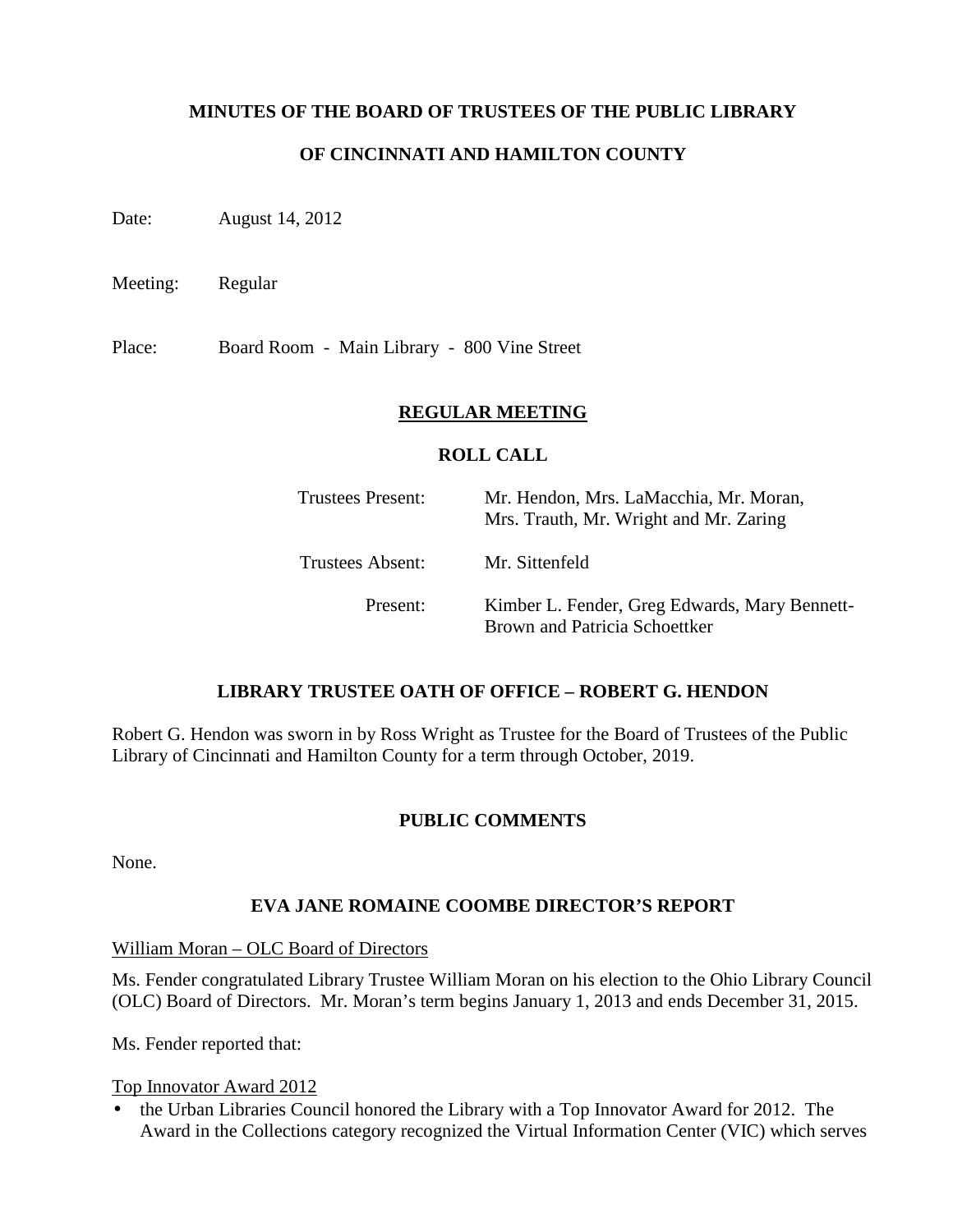our remote customers. Greg Edwards, Assistant Director for Library Services, and Paula Brehm-Heeger, Central Region Manager, conceived of the idea and the new department began operations in January 2011. It has become one of the busiest agencies in the Library.

The Virtual Information Center, housed at the Main Library, focuses on: providing assistance related to the Library's eBooks and downloadable audio books; creating content for the Library's website; answering all circulation-related and ready-reference questions received through the central telephone number; responding to customer questions submitted via email, text and the comment section on the webpage. The VIC has demonstrably improved service to remote users and their expertise has aided in a major increase of circulation of downloadable materials.

# Victorian Society Award

• the Library's *My Cincinnati House* lecture series was honored with the "We Are Much Pleased" award from the Ohio Valley Chapter of the Victorian Society in America.

## Griffin Yeatman Award

• Patricia Van Skaik, Manager of the Genealogy and Local History Department, was honored with the Griffin Yeatman Award from the Hamilton County Recorder's Office.

## Team Quality Service Award

• Preservation Services, the joint venture between our Library and University of Cincinnati Libraries, received the Team Quality Service Award from the University of Cincinnati Libraries.

## 2011 Circulation Rankings

• our Main Library, with circulation of nearly 6 million, was first in the country in the Public Library Data Service Statistical Report released in July 2012. As a system, we were  $8<sup>th</sup>$  in circulation in the country. All but two of the libraries ahead of us serve larger populations, in fact, our service area is  $46<sup>th</sup>$  largest. The top 10 libraries are:

| 1. New York                       | 27,907,670 |
|-----------------------------------|------------|
| 2. Multnomah County               | 23,946,498 |
| 3. King County                    | 21,797,731 |
| 4. Cuyahoga County                | 21,226,357 |
| 5. Queens                         | 20,609,180 |
| 6. Brooklyn                       | 20,148,596 |
| 7. Hennepin County                | 18,357,619 |
| 8. Cincinnati and Hamilton County | 17,600,307 |
| 9. County of Los Angeles          | 17,134,761 |
| 10. Salt Lake City                | 16,126,662 |
|                                   |            |

Our Library was  $2<sup>nd</sup>$  in the State of Ohio. Our use per capita (41 items) and per cardholder (22 items) was  $1<sup>st</sup>$  in the country among libraries serving a population of 800,000 or more.

### Success by Six Executive Committee

• she has been asked to join the Executive Committee of Success By 6, which makes decisions on the implementation of the strategic plan and advises Success By 6 relative to its goals and objectives.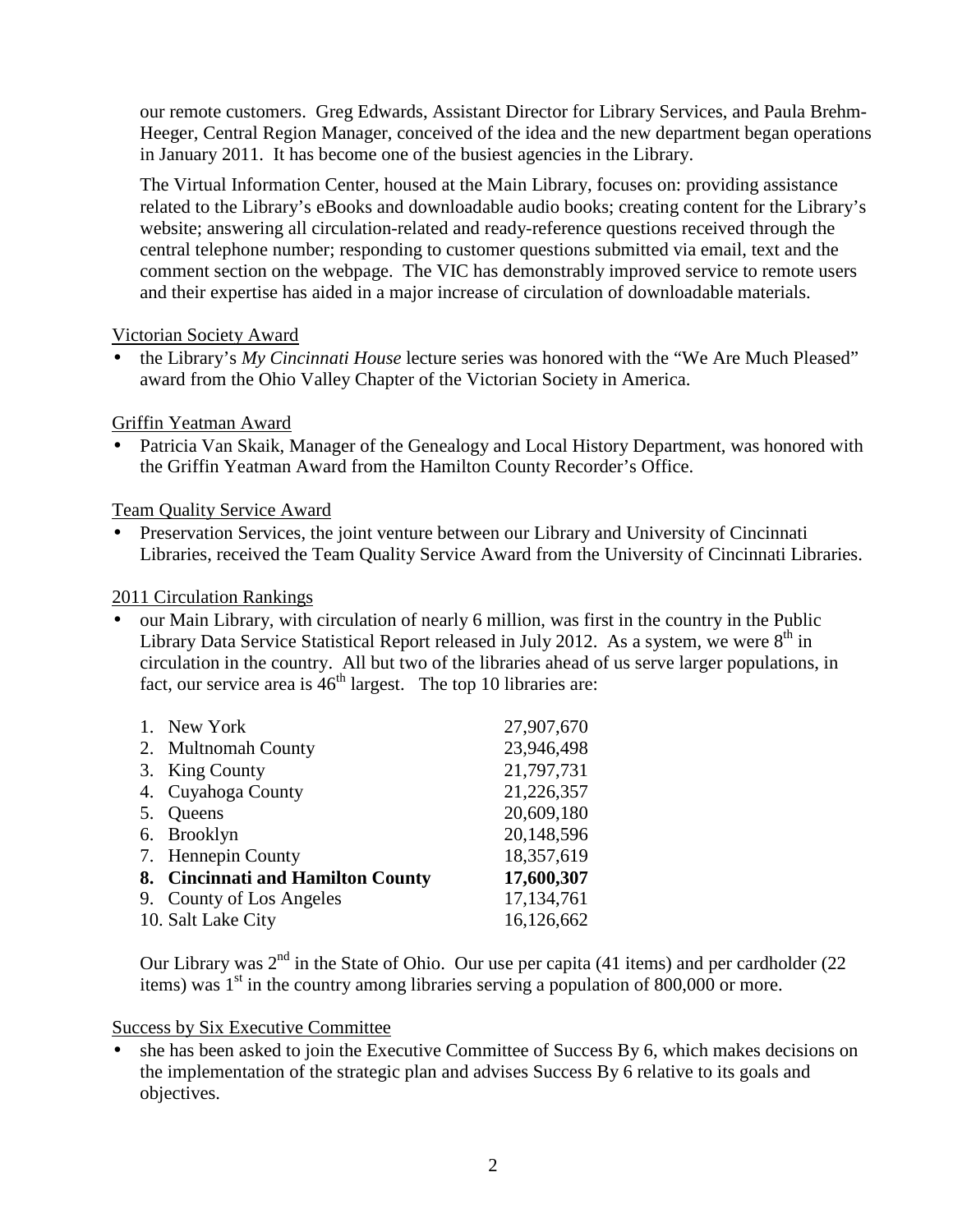### 2013 Library Closing Schedule

Ms. Fender proposed the holiday closing schedule for 2013. In accordance with the Holiday Policy, employees are paid holiday time for all closed dates with the exception of Easter and the early closing on New Year's Eve.

Tuesday, January 1 – New Year's Day Sunday, March 31 – Easter Monday, May 27 – Memorial Day Thursday, July 4 – Independence Day Monday, September 2 – Labor Day Thursday, November 28 – Thanksgiving Day Tuesday, December 24 – Christmas Eve Wednesday, December 25 – Christmas Day Tuesday, December 31 – New Year's Eve close at 6:00 p.m. Wednesday, January 1, 2014 – New Year's Day

### 2013 Board Meeting Dates

Ms. Fender advised that SB 321 permits the Annual Meeting of a Board of Trustees to be held in December or in January. Accordingly, she proposed a 2013 meeting schedule that would hold the Annual Meeting on December 11, immediately following the Regular Meeting. This schedule would allow the Board to meet every two months beginning in February. All meetings begin at 9:15 a.m. and are held at the Main Library.

Tuesday, February 12, 2013 Tuesday, April 9, 2013 Tuesday, June 11, 2013 Tuesday, August 13, 2013 Tuesday, October 8, 2013 Tuesday, December 10, 2013 (Annual and Regular)

Ms. Fender also reported that:

### United in Sharing Campaign

• the Library's annual United in Sharing Campaign is set to begin in September. The campaign solicits staff for contributions to three organizations simultaneously: United Way, Community Shares and the Library Foundation's Annual Fund. We are establishing a goal of 100% participation from staff in making a contribution of any size. Library Trustee Paul Sittenfeld has volunteered to help with this campaign and has been asked to attend an all managers meeting as well as appear in a campaign video.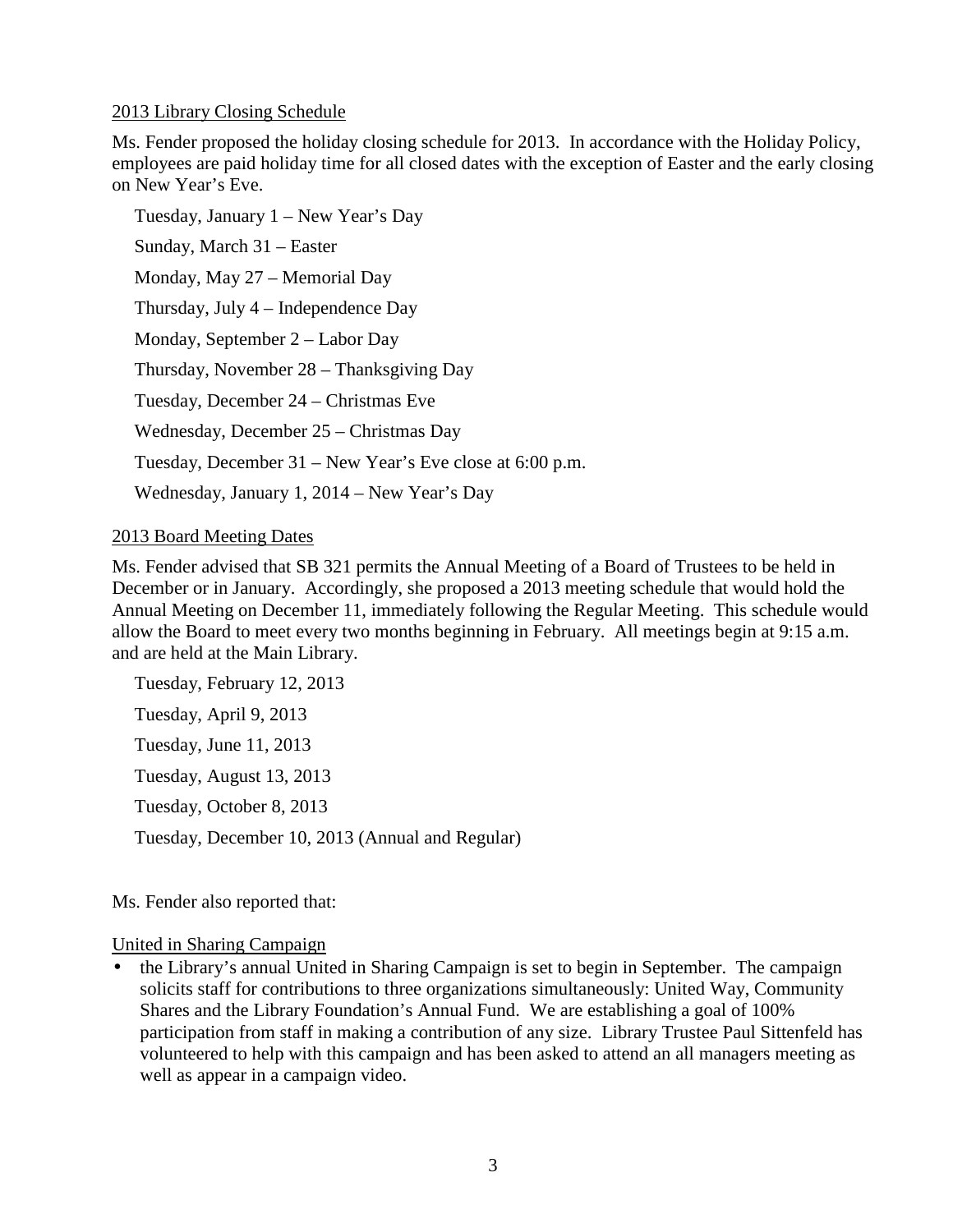Libraries Join Together on E-Book Issues

• e-book use is the fastest growing area of use in libraries today. Last year our Library saw a 518% increase in the number of digital downloads. However, the six biggest publishers won't sell or license their e-books to libraries, making many of the bestselling authors unavailable to Library cardholders. Each vendor providing e-books to libraries has a proprietary loan system making it confusing for cardholders to borrow items from the Library and for the Library to know where to best spend collection funds and gather statistics on use.

The large public libraries across the country joined together on behalf of our cardholders and issued a Readers First statement. To date, 158 libraries representing 152 million readers have stated their support for these principles. A website ReadersFirst.org provides the statement and invites all libraries to join in supporting these principles.

A follow-up meeting to the conference held in Los Angeles last November was held in early June in Columbus. Our Library was among a small group of leading libraries across the country invited to attend. These libraries are pursuing various measures to encourage or compel, if necessary, publishers to make their e-books available to public libraries.

Strategic Plan Update

• Idea Workshops across the Library have been completed and we are in the process of selecting ideas for implementation.

Promotional Email Project

• working with OrangeBoy, we are developing promotional emails to send to new cardholders. A series of three emails will be sent over a six-week period. We will track and monitor the cardholders who receive them and compare their circulation to a control group.

Indoor Google Maps

• the Library will participate in Google's Indoor Google Maps project. The digital building layout we provide will be added by Google to our street address. When someone looks at our Library, they can see detail by floor, including department locations, program spaces and special features like the Main Library gardens, Friends Shop and café. The map can be used inside the building to navigate. There is no cost to the Library to participate.

Mr. Moran moved that the closing schedule and board meeting dates for 2013 be approved as submitted. Mr. Wright seconded.

Voting for the motion: Mr. Moran, Mrs. Trauth, Mr. Zaring, Mrs. LaMacchia, Mr. Wright and Mr. Hendon … 6 ayes. The motion carried. **(19-2012)**

# **FISCAL OFFICER'S REPORT**

Ms. Schoettker reported that: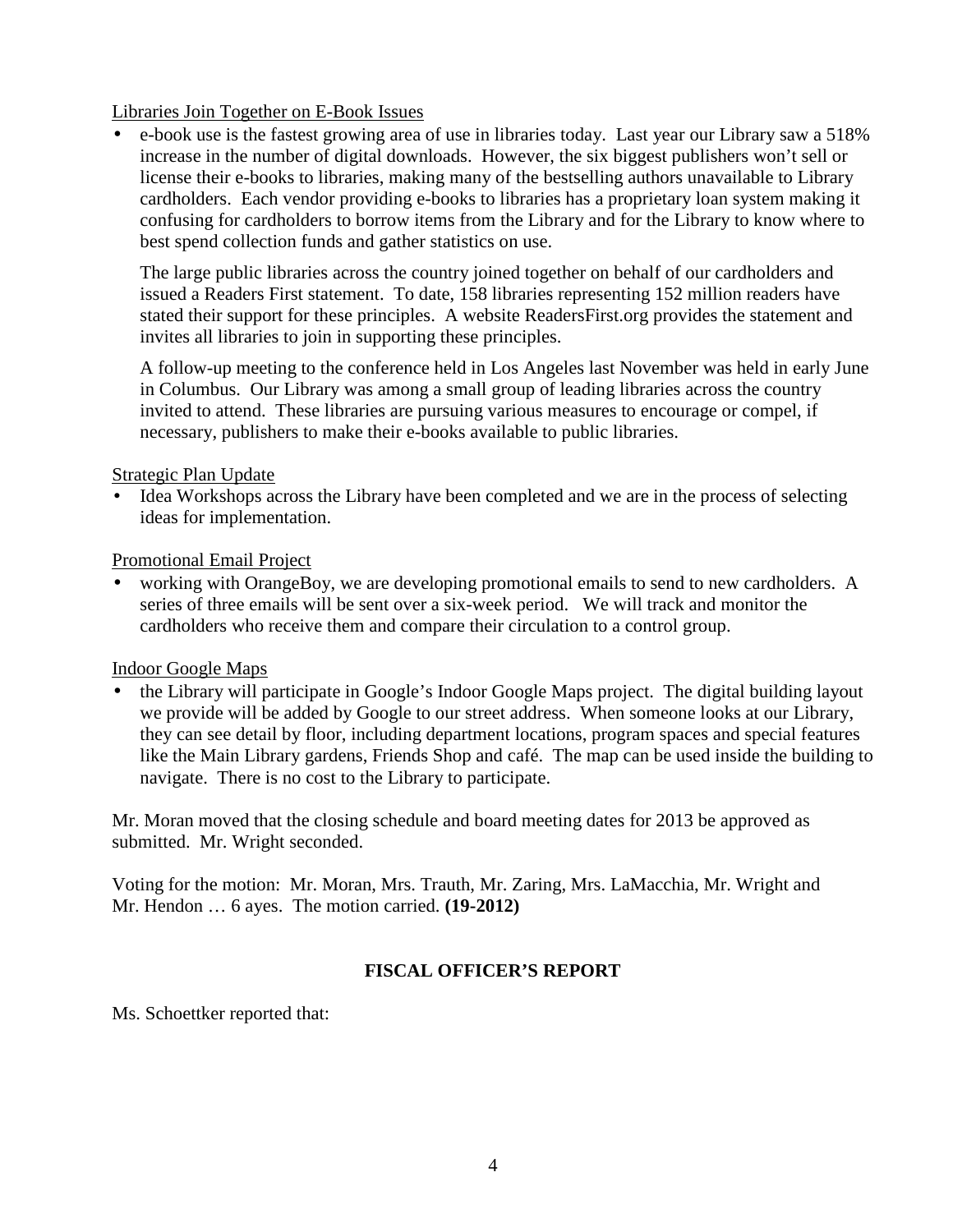### 2013 Public Library Fund Estimate

• The Ohio Department of Taxation has published their estimate of the Public Library Fund (PLF) entitlement for 2013 and the estimate for Hamilton County is \$36,380,660.56. This is an increase of \$865,000 over 2012 revenue.

PLF distributions in January through June 2013 are subject to the temporary provisions of HB 153, that is, a distribution of 95% of what was received in the same month in 2011. For the period July through December, unless the state legislature make changes, allocations revert back to permanent law, which means a fixed percentage of state general revenue fund tax revenue.

### County Refund of Fees on Tax Collections

• County Auditor Dusty Rhodes has returned \$238,975 to our Library – our portion of a return of excess Real Estate Assessment (REA) funds to local governments in Hamilton County. This income was not budgeted. The return of funds appears to happen on a 6-year cycle and the Library was not receiving local property tax dollars six years ago.

Ms. Schoettker reminded the Board that she would be retiring at the end of August. She thanked them for allowing her the opportunity for a long and fulfilling career with this library and expressed her appreciation for the ongoing trust and respect they have shown to her.

The report was received and filed.

# **FINANCE AND AUDIT COMMITTEE REPORTS**

Mr. Zaring reported that the Finance and Audit Committee met on June 29, 2012. Allen G. Zaring, William J. Moran and Robert G. Hendon were in attendance, as were Kim Fender, Patricia Schoettker, Molly DeFosse and Mary Bennett-Brown. He presented Committee recommendations that the Board:

### Revisions to 2012 Annual Appropriations

1. Confirm revisions to 2012 appropriations for the Friedman and Hosbrook Funds that allow for expenditure of remaining funding and closure of both funds.

| Friedman Fund<br><b>Supplies</b> |            | Revision<br>\$1,910.01 |
|----------------------------------|------------|------------------------|
| <b>Library Materials</b>         |            | (1,910.01)             |
|                                  | Net Change | \$0.00                 |
| Hosbrook Fund                    |            | Revision               |
| <b>Supplies</b>                  |            | \$ (9,227.12)          |
| <b>Purchased Services</b>        |            | 11,707.12              |
| Capital Outlay                   |            | (2,480.00)             |
|                                  | Net Change | \$ 0.00                |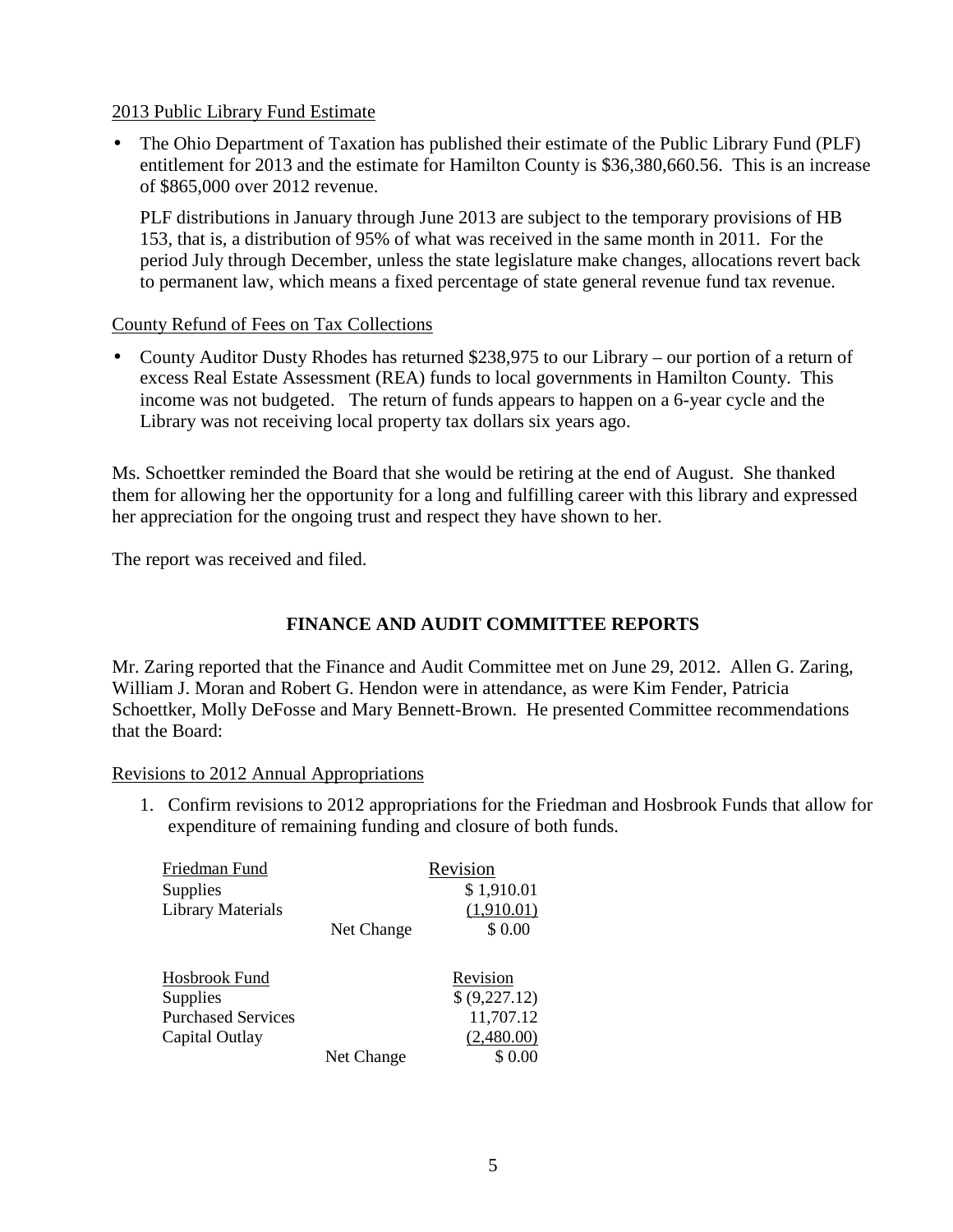# Capital Funds Transfer

2. Authorize transfer of **\$2.5 million** from the **General Fund** to the **Building and Repair Fund,**  as appropriated, to be used next year for either the next Ongoing Maintenance project or per future Board approval.

## Audit of 2011 and Comprehensive Annual Financial Report

Mr. Zaring reported that the Committee received the Independent Auditor's Report prepared by Balestra, Harr & Scherer upon completion of their audit for the year ending December 31, 2011. As in past years, the audit disclosed no deficiencies, no instances of non-compliance or misstatements and no formal recommendations were issued. The Finance and Audit Committee opted to waive an audit (exit) conference with Balestra, Harr & Scherer.

A copy of the 2011Comprehensive Annual Financial Report, which includes the Independent Auditor's Report, was provided for each member of the Board.

## Appointment of Fiscal Officer

Mr. Zaring presented the Committee's recommendation that the Board appoint Molly DeFosse to the position of Fiscal Officer effective September 1, 2012, at a pro-rated annual salary of \$115,000.

Mr. Zaring moved that the Committee's recommendations be approved as submitted. Mr. Moran seconded.

Voting for the motion: Mr. Moran, Mrs. Trauth, Mr. Zaring, Mrs. LaMacchia, Mr. Wright and Mr. Hendon … 6 ayes. The motion carried. **(20-2012)**

# Deputy Fiscal Officer

Ms. Schoettker reminded the Board that per ORC 3375.36 a board of library trustees may appoint a deputy fiscal officer. As Ms. DeFosse is able to reorganize the Fiscal Office, a new candidate for the position may be identified. Until then, the person most knowledgeable about the Library's fiscal, audit and legal requirements is Kim Fender. She recommended that the Board appoint Ms. Fender as Deputy Fiscal Officer for the period September 1 through December 31, 2012.

### Annual Resolutions/Authorizations

Ms. Schoettker advised the Board that the appointment of a new Fiscal Officer and Deputy Fiscal Officer will require new action on two annual resolutions or authorizations that involve the Fiscal Officer by name. She requested that the Board approve:

- 1. a revised Resolution/Authorization for the Library's banking service providers, identifying the new personnel and confirming their authority for financial transactions.
- 2. new public official bonds, issued in the name of Molly DeFosse, Fiscal Officer, and Kimber L. Fender, Deputy Fiscal Officer, both in the amount of \$500,000, for terms commencing September 1 and ending December 31, 2012.

Mrs. LaMacchia moved that the Finance and Audit Committee Report be approved as submitted. Mr. Moran seconded.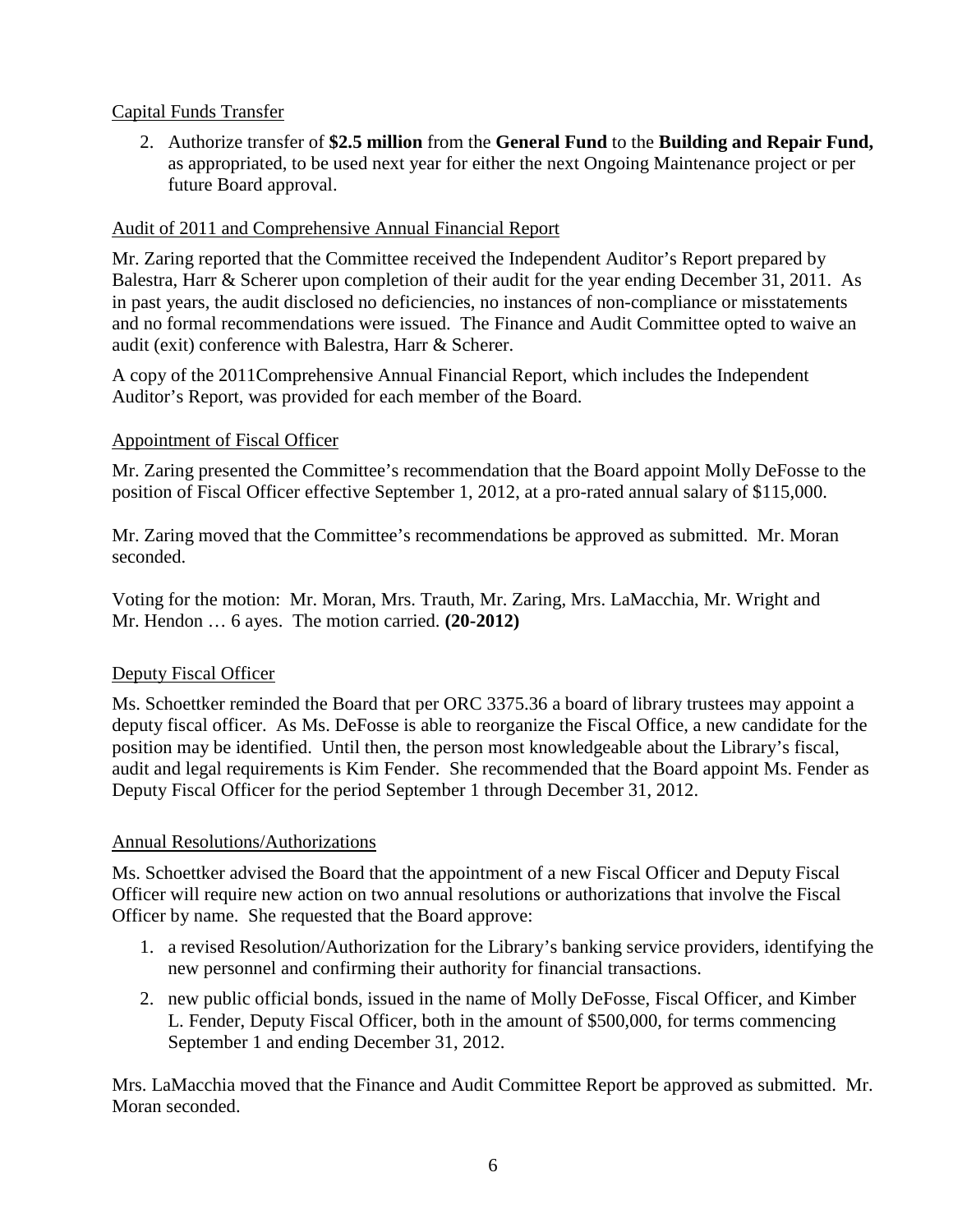Voting for the motion: Mr. Moran, Mrs. Trauth, Mr. Zaring, Mrs. LaMacchia, Mr. Wright and Mr. Hendon … 6 ayes. The motion carried. **(21-2012)**

# **LIBRARY SERVICES AND ADMINISTRATION COMMITTEE REPORTS**

# **LIBRARY SERVICES**

Mrs. LaMacchia introduced Kate Toebbe, Manager of the Avondale Branch.

# 2012 Summer Reading Program – Reading Rocks

Kate Toebbe reported on the success of the Library's 39th annual Summer Reading Program— Reading Rocks! A total of 38,444 readers of all ages participated, a 2% increase over last year's program. The music theme tied in with the World Choir Games being held in Cincinnati, which proved to be very popular.

The Library teamed up with the Reds to recognize Summer Reading program participants the last week in July during Redlegs Reading Week. Readers were honored in an on-field pre-game show at Great American Ball Park on July 31.

At the Avondale Branch, *Reading Rocks* was also a success. The branch had 584 participants, a 54% increase over last year's program, and 332 participants completed the program, an 89% increase over 2011. Avondale hosted 76 programs with 2,300 participants during the months of June and July. Several day camp groups also were hosted each week.

# Sierra Services Platform – Live August 1, 2012

Greg Edwards reported that the Library launched a new integrated library system August 1 – the Sierra Services Platform, a catalog and circulation software product from Innovative Interfaces Inc. This new product gives customers improved keyword search capabilities to find exactly what they are looking for, refinement facets to easily narrow their search, spelling correction "did you mean", more social features like tagging, reviews and comments, and an optional Reading History list. A new selfregistration component will be introduced in September to bring easier access to the card registration process.

# Library and Girl Scout Collaboration for Literacy

Mrs. LaMacchia reported that the Library and the Girl Scouts of Western Ohio have embarked on a closer collaborative relationship as part of a commitment to Greater Cincinnati's bold goals focusing on education, preparing youth to succeed in school and life. Recognizing that reading proficiency at the third grade level needs to be improved in the community, the Library is combining its expertise in literacy with the Girl Scout program process of girl-led, experiential and cooperative learning to support girls' desire to read and to connect them to community resources, specifically the Library.

# Education Pinnacle Award Nomination

Greg Edwards reported that the Library has been nominated for the Education Pinnacle Award sponsored by the Cincinnati Public Schools, which highlights individuals and organizations whose efforts have been instrumental in improving outcomes for students, enhancing support for schools, and serving as an advocate for public education. The Library's commitment to connecting young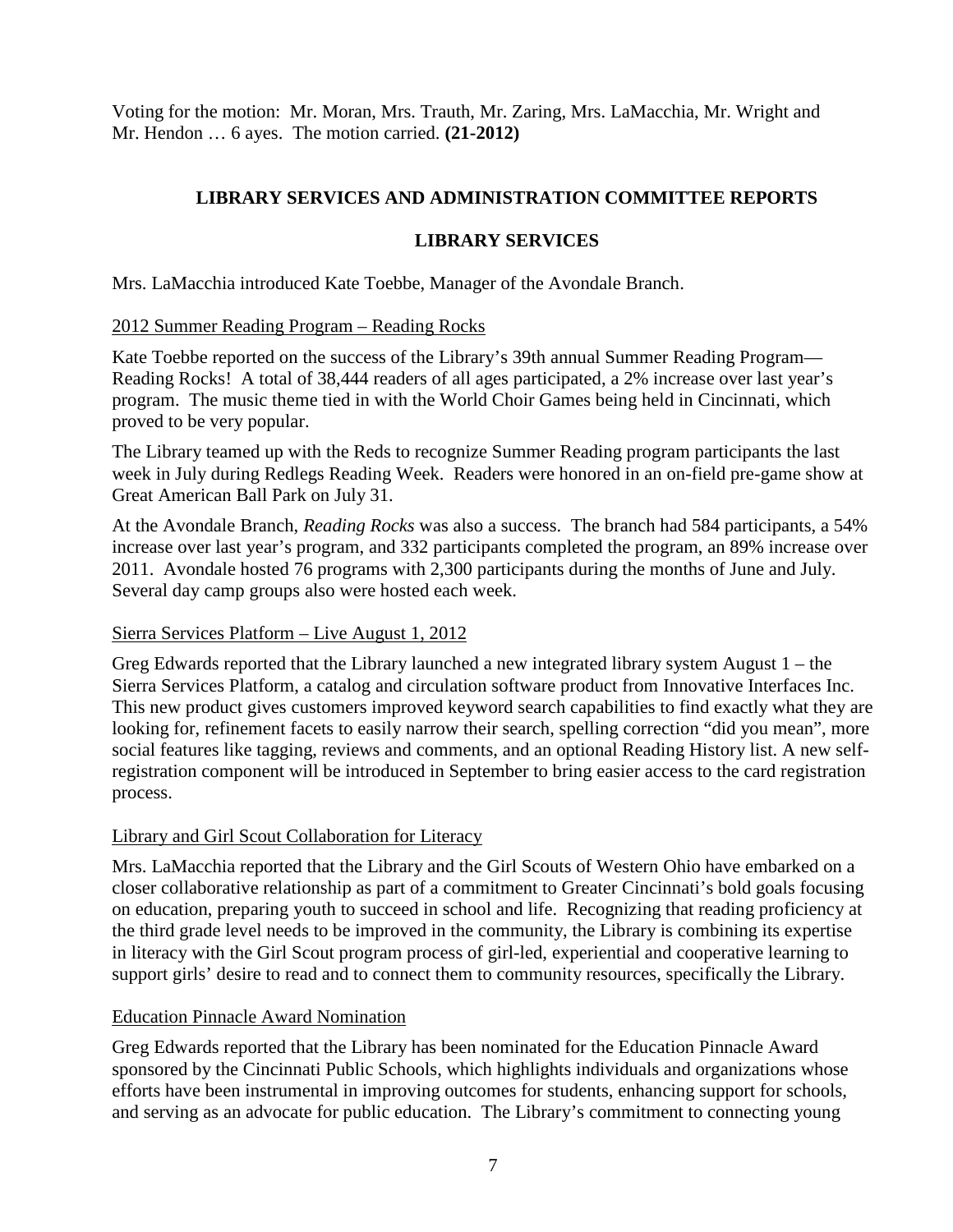people with the world of ideas and information has been continually renewed over the years with the establishment of early literacy programs, the creation of Homework Central at the Main Library, and the expansion of Homework Help to branch locations throughout the county.

# YALSA/Dollar General Teen Read Week Grant

Mrs. LaMacchia reported that a YALSA/ Dollar General Teen Read Week grant of \$1,000 will, if awarded, support the planning and implementation of an innovative teen program during Teen Read Week October 14-20, 2012. No matching funds are required for this grant. The grant application was authored by TeenSpot Librarian Megan Sheehy.

## Adult Learning Center – 5-Day a Week Service

Mrs. LaMacchia reported that, beginning September 4, the services of the Adult Learning Center will be expanded from three days a week to five – Monday through Friday from 9:00 a.m. until noon.

## E-Learning Web Portal

Greg Edwards reported that to better market the Library's collection of online databases and make it easier for library customers to identify the resource that best meets their needs and preferences, a new "E-Learning" portal will be added to the Library's website on August 31. Library customers who visit this portal will select from a variety of learning options and will be directed to a list of databases and detailed tips and information about those databases.

## New Model Apps Corner on Library Website

Greg Edwards reported on a new page on the Library's webpage that highlights all the apps available from our vendors, as well as the Library's own Cincy Library app. Work is underway to incorporate this list into the Library's mobile app. A project team is being formed to expand the presence of nonlibrary mobile apps on the Library's website, to establish criteria for inclusion and to develop a process for updating the site.

# Standards and Usage Targets Project Team Being Formed

Mrs. LaMacchia reported that a project team is currently being formed to develop Usage Standards and Targets for all Library Services branches and departments. The team will be chaired by Greg Edwards and all aspects of services provided (circulation, pc usage, visits, collection size and scope, etc.) will be considered.

Mr. Moran noted a comment by Greg Edwards in a recent newspaper article about the Library using the term "customer" rather than patron or cardholder and he expressed his support of this practice.

# **FACILITIES COMMITTEE REPORT**

Mr. Moran reported that the Facilities Committee met August 8. Committee Chair William J. Moran and Library Trustees Robert Hendon and Ross Wright were present. Library staff member Kim Fender was also in attendance. Mr. Moran presented Committee recommendations that the Board:

# 2012 Energy Retrofit Project – *Phase 1 Contracts*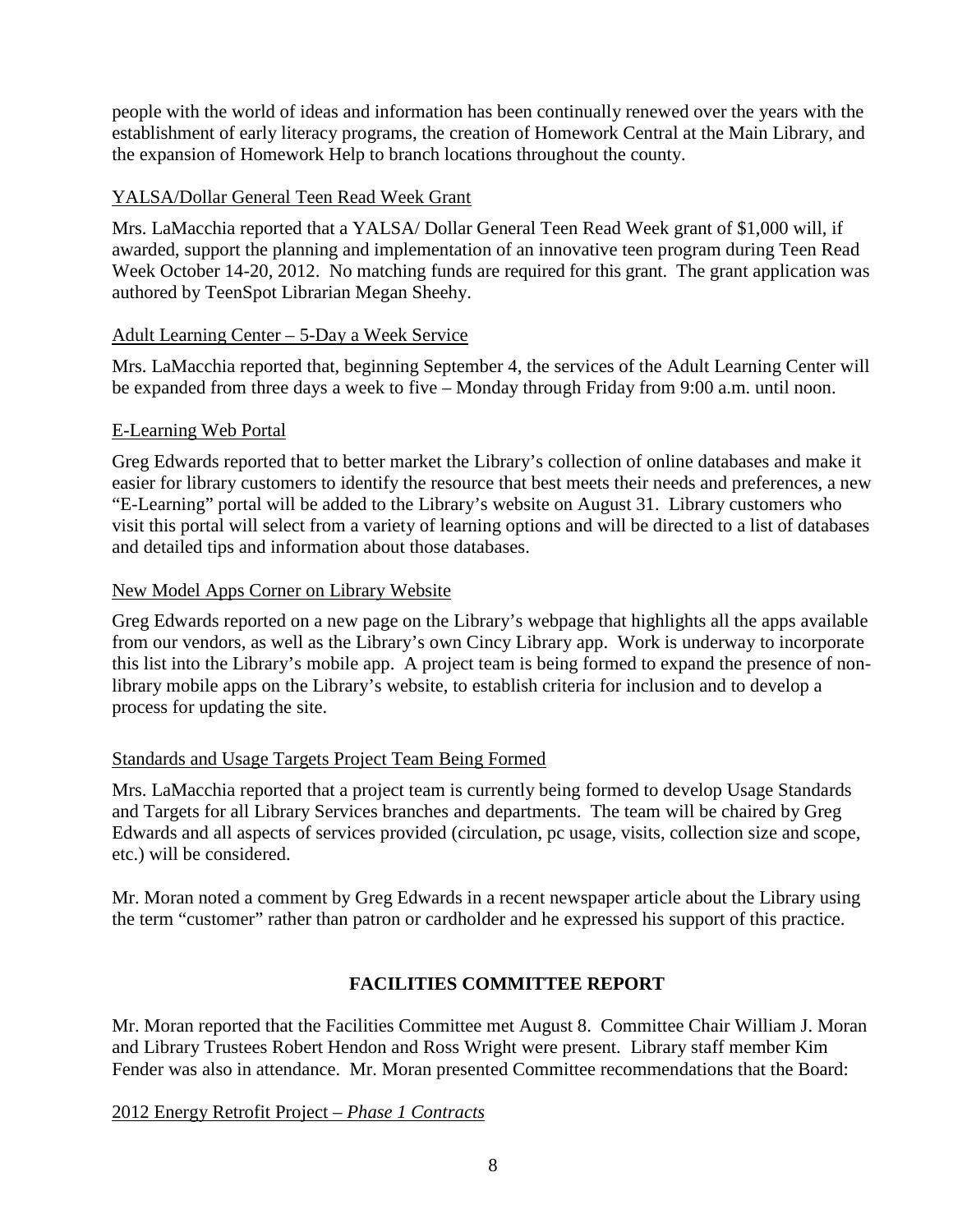1. confirm contract awards to the lowest responsible bidders:

| <b>Bidder</b>     | Base Bid   | Alternate | Total      |
|-------------------|------------|-----------|------------|
| Glenwood Electric | 267,488.00 |           | 267,488.00 |
| Debra Kuempel     | 247,500.00 | 27,320.00 | 274,820.00 |

2. confirm the project budget:

| <b>Contracts</b>     | \$542,308.00 |
|----------------------|--------------|
| Contingency          | 54,231.00    |
| TOTAL PROJECT BUDGET | \$596,539.00 |

### 2012 Energy Retrofit Project *– Phase 1 Tax Credit*

• investigate assigning tax credits to Paul Ehrlich, President of Building Intelligence Group, to determine if there is some benefit to the Library.

### 2012 Energy Retrofit Project *–Phase 2 Engineering*

• confirm entering into a contract with Building Intelligence Group for engineering services for Phase 2 at a cost of \$98,900.00.

#### Revised Westwood Annex Purchase Agreement

- approve a new purchase agreement with WestCURC for the Westwood Annex property at a reduced purchase price of \$320,000 and including original building readiness contingencies
- authorize Kimber L. Fender, the Library's Director, to execute the sale no later than August 31.

### Reading Branch Lease

• authorize the Board President to sign an addendum or new lease for the Reading Branch that removes certain provisions. The lease is currently being revised with the assistance of the office of the Hamilton County Prosecuting Attorney. Further, if agreement cannot be reached on the revisions, give the landlord notice of termination in accordance with the lease.

#### Deer Park Branch Lease

• approve an addendum to the Deer Park Branch lease that includes new rental amounts approved at the May Regular meeting and a clause allowing the Library to escrow the rent if the landlord is not diligently pursuing a cure to any issues at the branch for which they are responsible.

### Right of First Refusal for Reading Property

• refuse a request for a Right of First Refusal from the City of Reading for Library-owned property at 8700 Reading Road.

# Hamilton County Health Department – Pandemic Emergency Use of Vehicles & Drivers

• approve entering into an agreement with the Hamilton County Public Health Department to provide during pandemic emergencies (and test runs) the use of five Library vehicles and drivers to pick up medications and Health Department personnel and deliver the medication along specific routes. The Hamilton County Health Department will not cover any Library liabilities for damage or injury.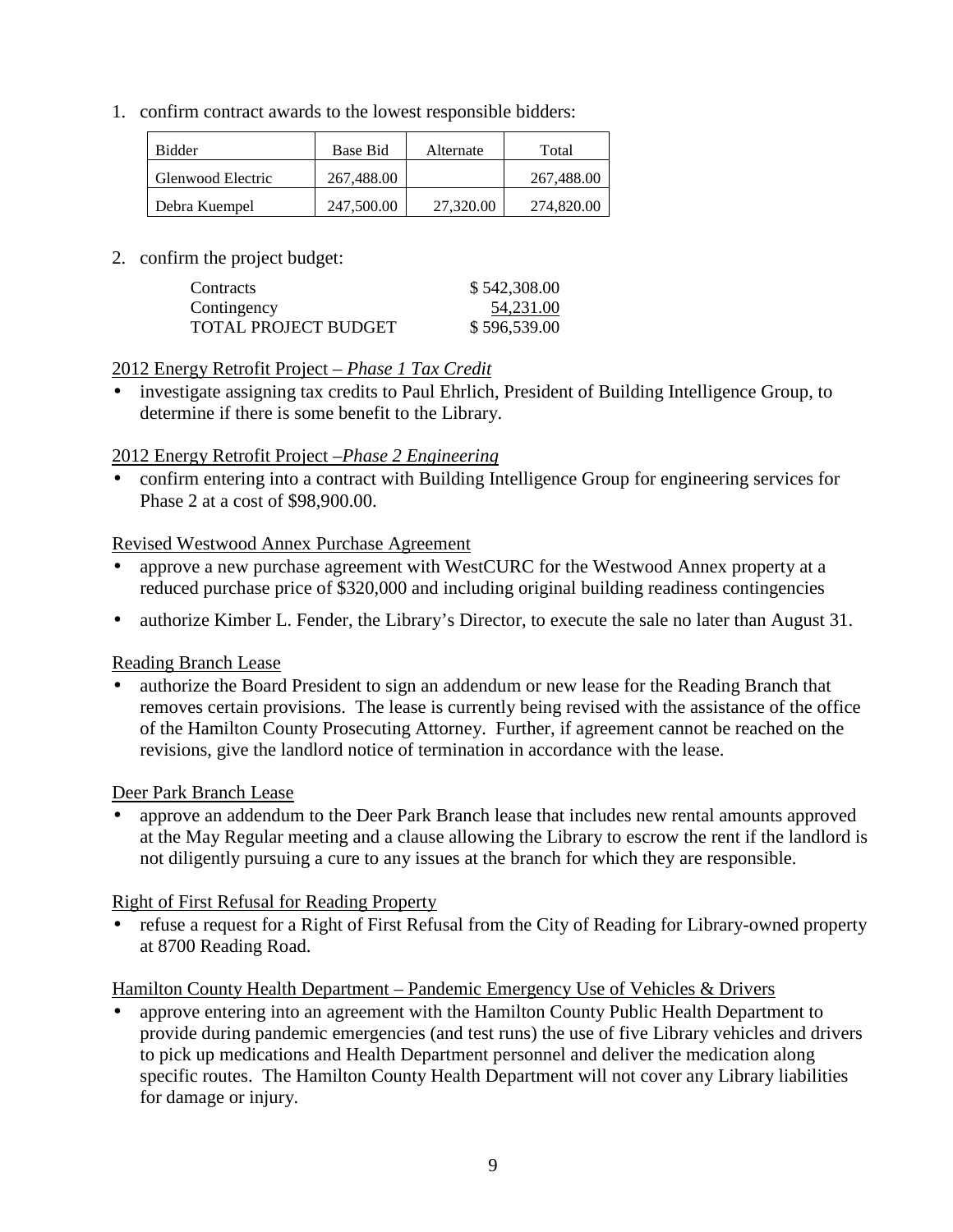For information only:

# Skirtz & Johnston – Main Library Cafe

Skirtz & Johnston has been selected to operate a café on the Main Library mezzanine which will be open for breakfast and lunch. A new Food Service Agreement and Lease, prepared by the office of the Hamilton County Prosecuting Attorney, includes monthly rent of \$600.

# Constellation New Energy – Energy Provider

• With the assistance of Energy Alliances, Inc., Constellation New Energy, Inc. has been selected to provide electricity for Library facilities. Energy Alliances, Inc. estimates that the Library will save \$348,312 over the next 24 months with this change.

# Reading Garden

• A restoration of the Main Library Reading Garden was completed in May by David Clifford of DRC Design. In conjunction with the restoration, on August 14 the Federated Garden Clubs of Greater Cincinnati & Vicinity are dedicating a Japanese Maple tree to Jeanette and George Scanlon to recognize their years of work at the Library.

Mr. Moran moved that the recommendation of the Facilities Committee be approved as submitted. Mr. Wright seconded.

Voting for the motion: Mr. Moran, Mrs. Trauth, Mr. Zaring, Mrs. LaMacchia, Mr. Wright and Mr. Hendon … 6 ayes. The motion carried. **(22-2012)**

# **DEVELOPMENT COMMITTEE REPORT**

Mrs. Trauth reported that:

# The Library

• additional contributions from the Pleasant Ridge community, including a \$5,000 gift from GE, have made it possible to replace front entry doors and purchase an AfterSchool Edge computer for students. An anonymous donor is contributing fabric and hardware to replace the drapes in the new reading room and Kris Neyer will donate the labor.

Library Foundation

• at their quarterly meeting on July 25, the Foundation Board reviewed a budget for fiscal year 2012-2013 that includes \$100,000 in Library support. Foundation Executive Director Missy Deters presented a report on the Foundation's support to the Library for fiscal year 2011-2012.

# Friends of the Public Library

- at a meeting of Friends members on July 27, their bylaws were revised to reduce the minimum number of Directors from 18 to 15.
- at a quarterly meeting of the Friends Board on July 27, Jessica Shely was elected a Director. Kay Cody Nolen and Elaine Liller have resigned their Director positions.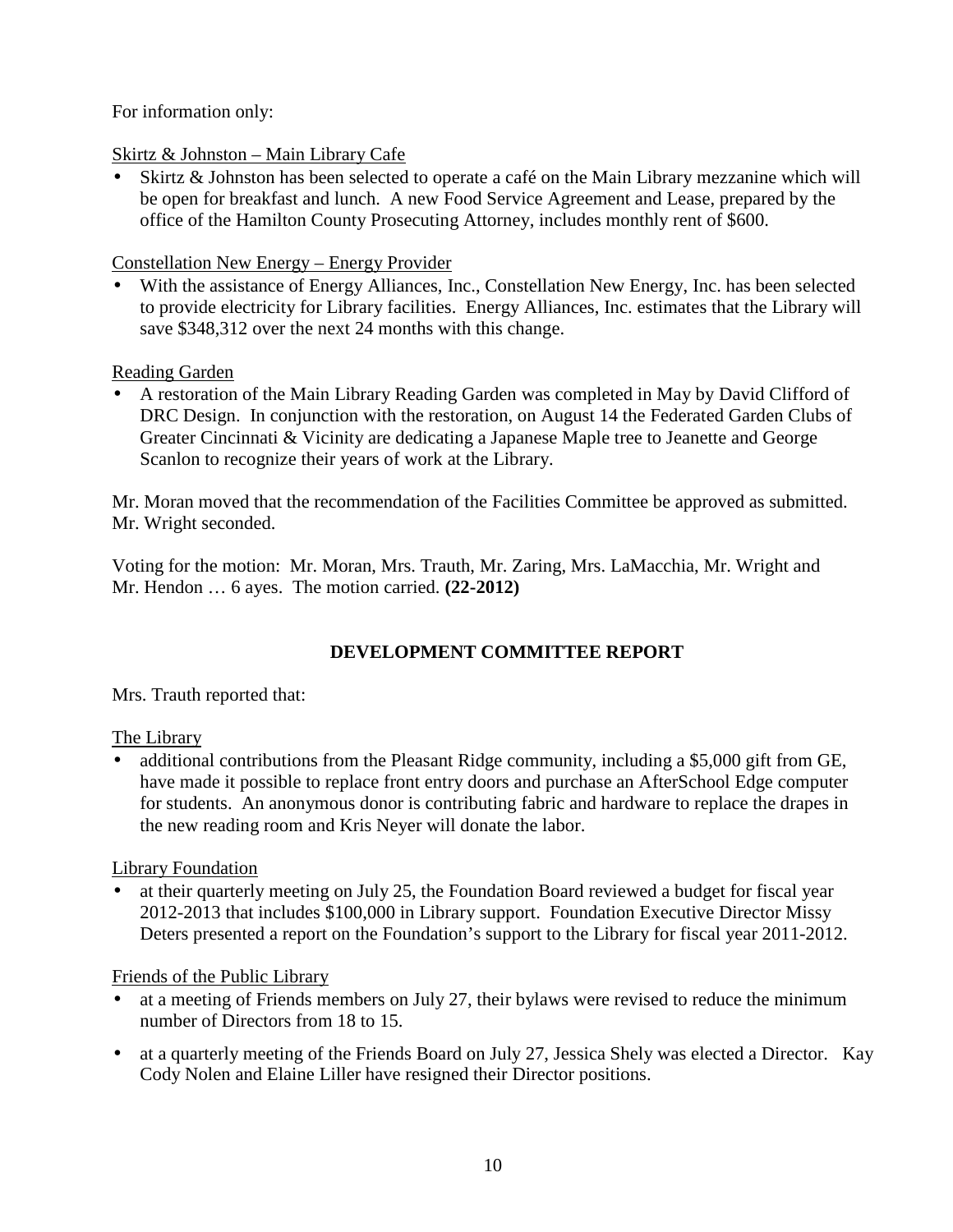• the  $40^{th}$  Annual Downtown Sale at the Main Library in June netted over \$70,300, 10% increase over 2011. The Summer Warehouse Sale will take place at the Friends Vine Street location from August 16 through August 19.

## Anderson Township Library Association

• the Anderson Township Library Association's annual Used Book Sale in June netted \$42,400 and will be used in support of the Anderson Township and Mt. Washington Branch libraries.

Mrs. LaMacchia asked if the Friends could produce a report similar to what Mrs. Deters provided to the Foundation Board listing their support to the Library.

The report was received and filed.

# **COMMUNITY AND PUBLIC RELATIONS COMMITTEE REPORT**

Mrs. LaMacchia reported that:

## Summer Food Service Program

• the Library partnered with Cincinnati Public Schools and the Freestore Foodbank this summer to provide 6,700 lunches to children at 14 locations. Volunteers were key in assisting staff with set up, serving and cleanup each day. With additional grant funding, the Freestore FoodBank was able to offer weekend backpacks of shelf-stable food at some sites.

World Choir Games

• the Library partnered with the World Choir Games (WCG) in July to offer music-themed programs and exhibits for participants and the public. Between 600-800 people attended each of the three Friendship Choirs hosted by the Library and nearly 100 attended the screening and discussion of a *Shining Night: Portrait of Morten Lauridsen*. Thousands enjoyed the What Children Believe and Queen City of Song exhibits, as well as the six decorated pig sculptures on view at the Main Library. Extended hours in the Library Friends' Shop resulted in a 63% increase in sales over the same period in 2011. 16,000 complimentary library cards were provided to WCG participants.

# Major Upcoming Programs and Promotions

**Books by the Banks 2012 – The 6<sup>th</sup> annual Books by the Banks: Cincinnati USA Book Festival will** take place October 20 at the Duke Energy Center. The day-long festival will feature over 100 national, regional and local authors, book signings, author panels and activities and programs. The partner libraries involved in planning the Festival now includes the Lane Libraries and CET joined the team of media partners. In addition to generous contributions from the Library Foundation, the Friends and partner libraries, Books by the Banks is receiving financial support from the Ohio Humanities Council and the Scripps Howard Foundation. Margaret O'Gorman was hired in July as a part-time Executive Director. Plans to relocate the Book Festival from Duke Energy Center to The Banks in 2013 are underway.

*Amor Towles Author Visit –* Amor Towles, author of the bestselling novel *Rules of Civility*, will visit the Main Library on August 25 to discuss his work and sign books. This program is sponsored by the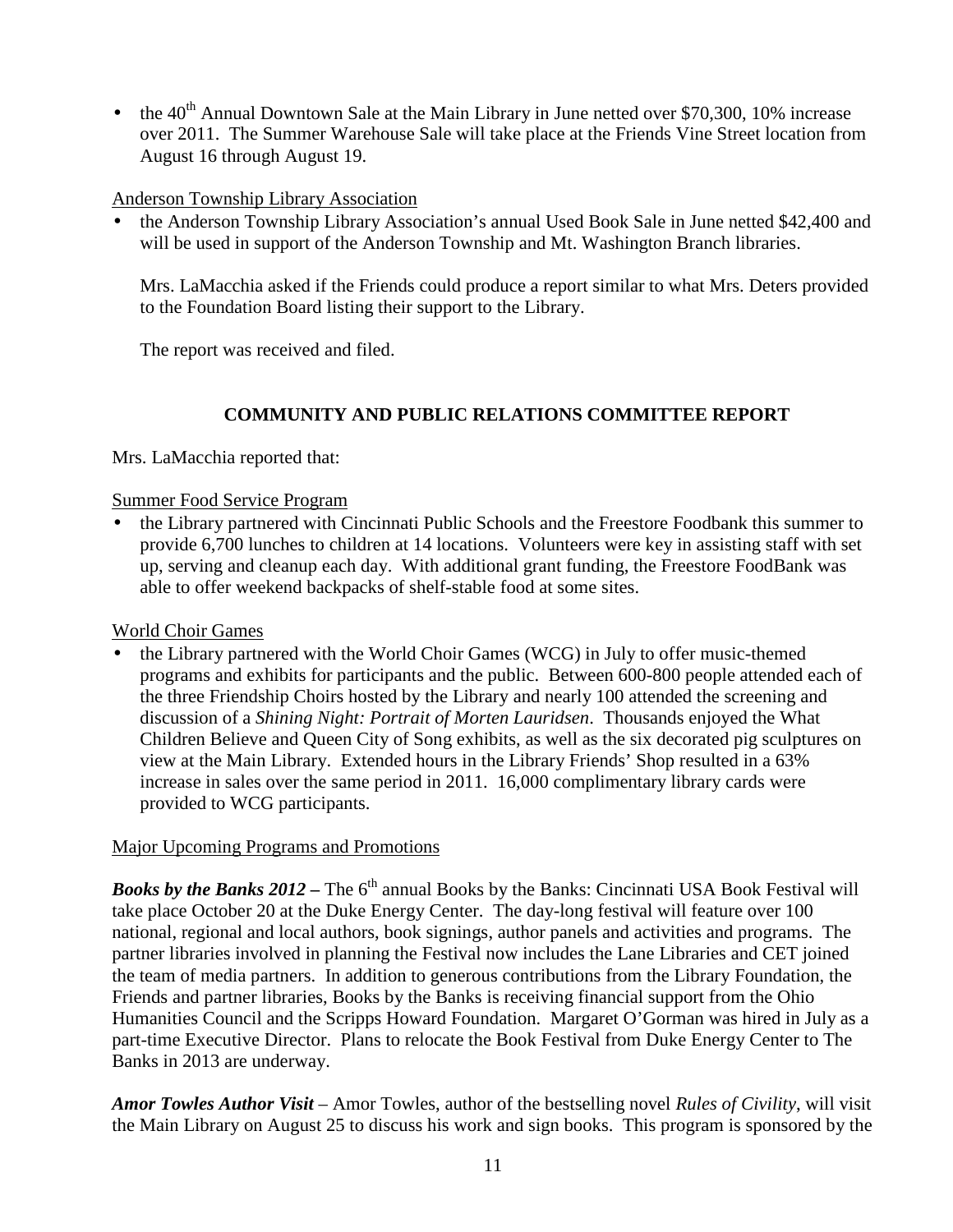Library Programs Fund, the Library Foundation and the Friends of the Public Library, with promotional support from the Mercantile Library and Joseph-Beth Booksellers.

*Teen On The Same Page –* During Teen On The Same Page, coinciding with Teen Read Week in October, teens across Greater Cincinnati will be reading *Restoring Harmony* by Joëlle Anthony, the story of a teen girl's journey through a futuristic and dystopian North America to bring her grandparents home safely. Joëlle Anthony will visit Cincinnati in October for free programs with teens, including an event at the Main Library on October 17. Community partner Gorman Heritage Farm will provide programs for teens on urban farming and sustainable food systems.

*Teen Photography Contest* – The Library's annual Teen Photography Contest invites teens to show their creative side by submitting original photos related to this year's theme "Harmony Is…", whether in their environment, in their music, or in their friends and family. The contest, judged by a teen panel, runs from October 1-31 and is open to ages 12-18. Winning photographers will be recognized at a reception in TeenSpot in November and their photos will be featured on the Library's website. The Art Academy of Cincinnati is collaborating on programs at selected Library locations.

*58th Annual Veterans Day Program -* The Main Library's 58th Annual Veterans Day Commemoration will be held on November 12. James R. Shaw, Chief Master Sergeant of the U.S. Air Force (Ret.) and the President of the Greater Cincinnati Chapter of the Tuskegee Airmen, Inc., will share insights from his 30-year military career including service in the Vietnam War.

*Library Card Campaign – College Focus –*The Library will be working this fall with area institutions of higher learning to encourage their students to apply for a card by promoting digital services such as downloadable music, ebooks, and access to online research resources. Library staff will attend campus fairs and the Library's Marketing Department is partnering with U.C. Athletics.

Exhibits

- Frame Cincinnati Photography Exhibition: September 5 November 4
- Steamboats through an Early Lens: September 8 November 11

The report was received and filed.

# **LEGISLATIVE AFFAIRS AND LAW COMMITTEE REPORT**

Mr. Wright reported that:

# Library Omnibus Legislation

• Governor Kasich signed Library Omnibus Legislation (SB 321) on June 26. The bill addresses double taxation in public library levy districts, raises the required bidding threshold for permanent improvements from \$25,000 to \$50,000 and allows the annual meeting of a library board to be held in December or January. An emergency clause makes the bill effective immediately upon the Governor's signature.

Public Pension Reform

SB 343, pension reform legislation, was introduced in the Senate in May by Senate President Tom Niehaus and Senate Minority Leader Eric Kearney. Long-expected, SB 343 includes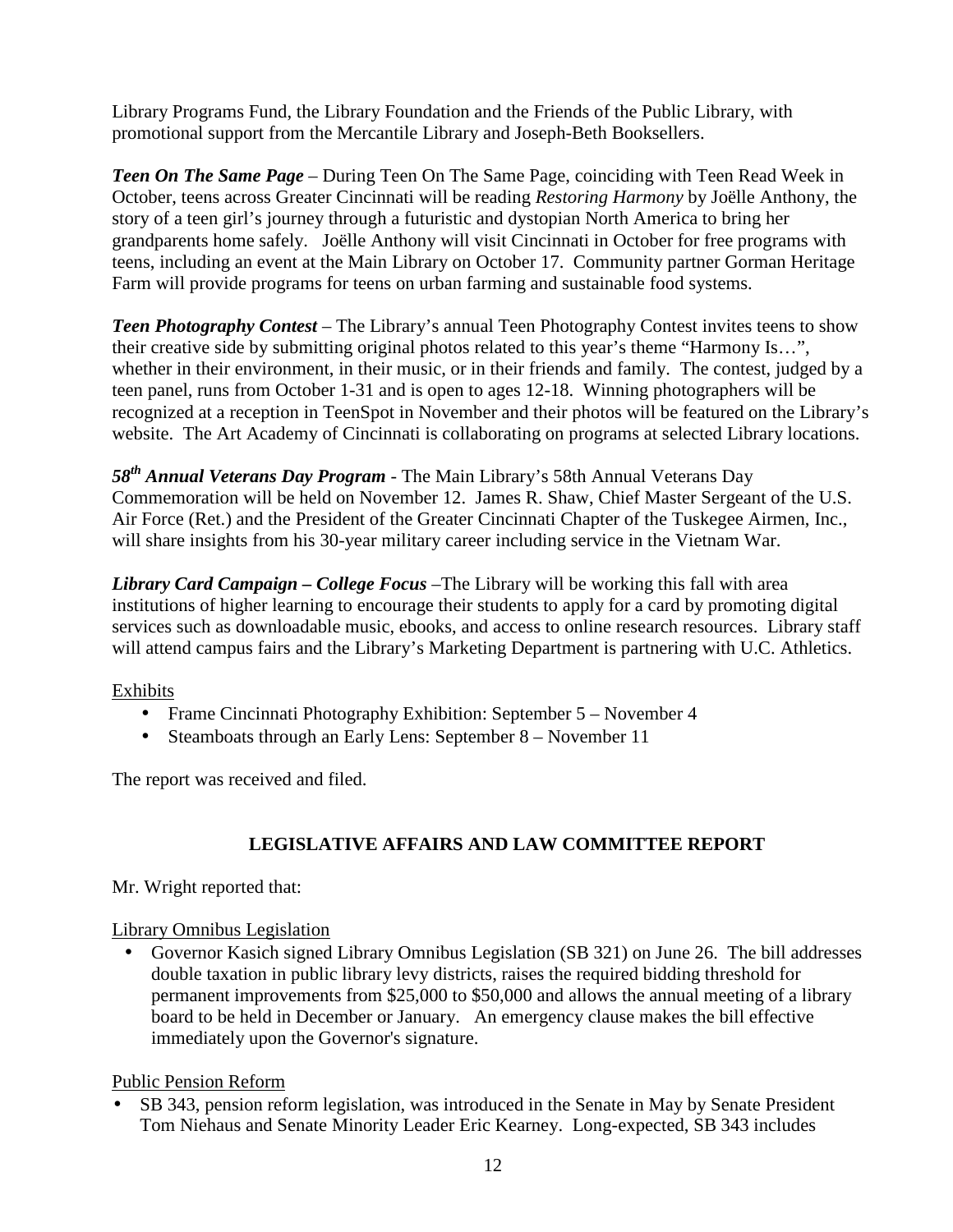recommendations proposed by the Ohio Public Employees Retirement System (OPERS) Board of Trustees to reform pension benefits. According to OPERS, the plan design changes will help OPERS maintain the fund's financial stability and its ability to provide pensions with no increase in taxpayer contributions.

The OPERS Board recommendation includes five key components: Age and service eligibility, final average salary (FAS), COLA, benefit formula and age and service reduction factors.

The Ohio Retirement Study Council (ORSC) released a report in July conducted by Pension Trustee Advisors and KMS Actuaries that examined Ohio's five public retirement systems including OPERS, of which Library employees are members. The Ohio House of Representatives is now holding hearings on SB 343 and these hearings are examining the report and recommendations submitted to the ORSC.

There are questions about some of the additional recommendations in the report, including language that would expand the authority of the OPERS Board to make decisions regarding pension benefits and "trigger" language with respect to pension and health benefits.

### EEOC Discrimination Charges

- the U.S. Equal Employment Opportunity Commission (EEOC) case filed by Martin O'Connor, has been dismissed. The EEOC concluded that the information obtained did not establish any violations of statutes.
- the U.S. Equal Employment Opportunity Commission (EEOC) case filed by Pamela Cavalier for age discrimination has been closed. In addition, the EEOC terminated the processing of the ADA (Americans with Disabilities Act) and GINA (Genetic Information Nondiscrimination Act) portion of this charge.
- a Charge of Discrimination was filed with the U.S. Equal Employment Opportunity Commission (EEOC) by Dianne Biehl, previously an employee of the Library. Our attorney is addressing the charge and our insurance carrier has been notified. We believe the charge is without merit.

The report was received and filed.

# **COMMUNICATIONS**

None

# **CONSENT AGENDA ITEMS**

Mr. Hendon presented the following items for approval:

- Minutes of the regular meeting held May 8, 2012.
- Monthly financial reports for the periods ending May 31, June 30 and July 31, 2012.
- Investment report (summary of invested balances) as of May 31, June 30 and July 31, 2012.

|                          | As of $4/30/12$ | As of $5/31/12$                                                     | As of $6/30/12$ | As of $7/31/12$ |
|--------------------------|-----------------|---------------------------------------------------------------------|-----------------|-----------------|
| <b>Operating Account</b> |                 |                                                                     |                 |                 |
| General Fund             |                 | $$14,922,411.34$ $$15,140,253.53$ $$14,420,133.23$ $$14,130,099.53$ |                 |                 |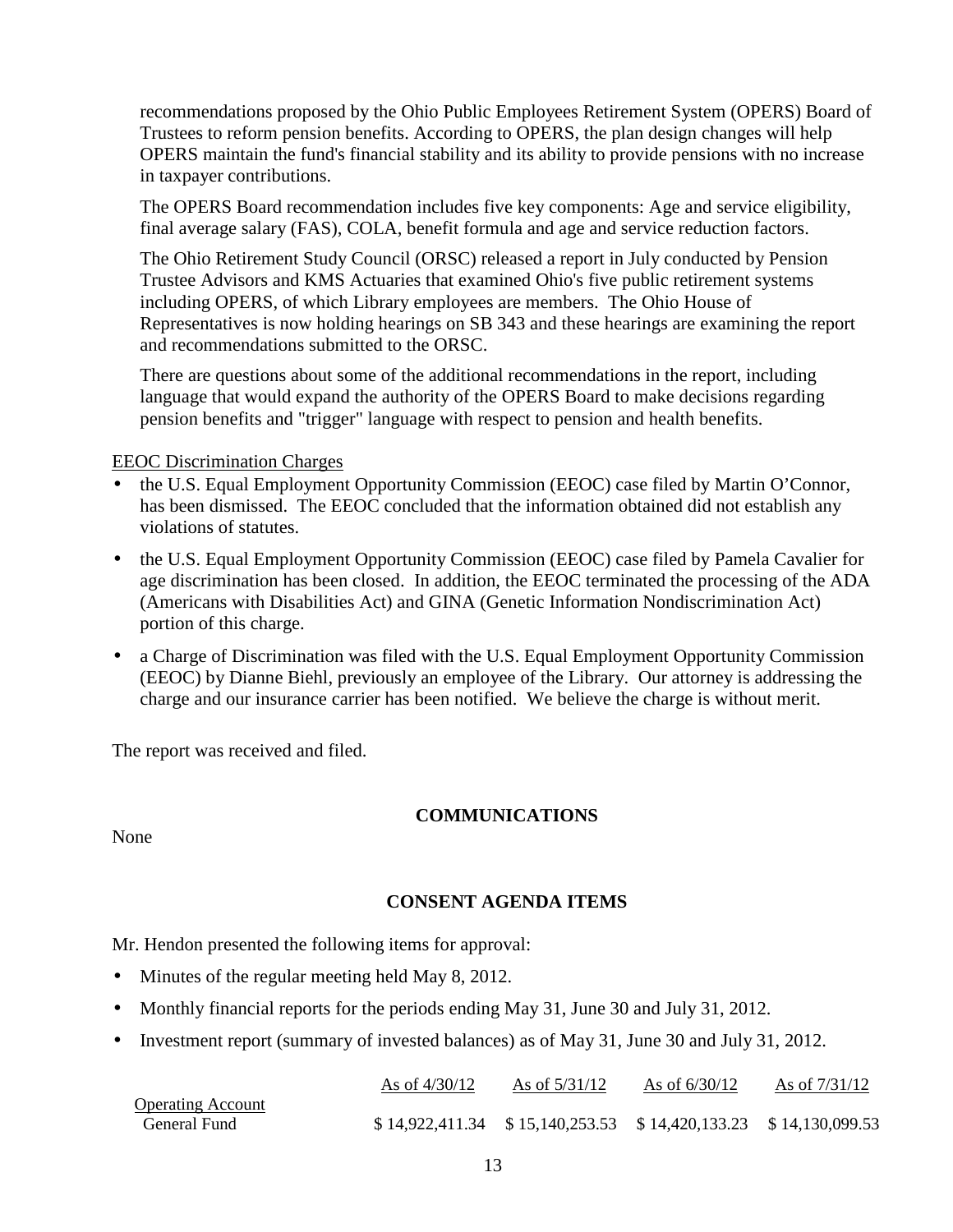| <b>LSTA Grants</b>         | 707.57          | 57,597.90       | 33,421.83       | 33,000.00       |
|----------------------------|-----------------|-----------------|-----------------|-----------------|
| Insurance/Indemnification  | 230,000.00      | 230,000.00      | 230,000.00      | 230,000.00      |
| Building & Repair          | 3,465,086.77    | 3,393,031.16    | 3,376,384.72    | 3,376,322.73    |
| Special Revenue Funds      | 212,500.01      | 201,533.93      | 187,844.41      | 182,293.78      |
| Permanent/Trust Funds      | 1,738,260.47    | 1,731,297.57    | 1,734,091.13    | 1,734,723.10    |
|                            | \$20,568,966.16 | \$20,753,714.09 | \$19,981,875.32 | \$19,686,439.14 |
| <b>STAR Ohio</b>           |                 |                 |                 |                 |
| Building & Repair          | \$1,045,623.50  | \$1,045,683.08  | \$1,045,750.92  | \$1,045,812.91  |
| <b>Managed Investments</b> |                 |                 |                 |                 |
| Permanent/Trust Funds      | \$6,725,591.00  | \$6,725,591.00  | \$6,725,591.00  | \$6,725,591.00  |
| <b>GRAND TOTAL</b>         | \$28,340,180.66 | \$28,524,988.17 | \$27,753,217.24 | \$27,457,843.05 |

• Personnel change report through August 4, 2012.

| <b>ACTION</b> | <b>AGENCY</b>                          | <b>POSITION TITLE</b>            | <b>FTE</b> | <b>EMPLOYEE NAME</b>   | <b>EFFECTIVE</b><br><b>DATE</b> |
|---------------|----------------------------------------|----------------------------------|------------|------------------------|---------------------------------|
| Retirement    | Cheviot                                | Library Services Ass't II        | 1.00       | Barth, Jon A           | 05/31/12                        |
| Retirement    | Acquisitions                           | <b>Acquisitions Assistant I</b>  | 1.00       | Dougherty, Brenda S.   | 07/31/12                        |
|               |                                        | Library Services Admin.          |            |                        |                                 |
| Retirement    | <b>Library Services</b>                | Coor.                            | 1.00       | Greenlee, Nancy D.     | 07/31/12                        |
| Retirement    | Green Township                         | <b>Branch Manager III</b>        | 1.00       | Hamrick, Joseph E.     | 06/30/12                        |
| Retirement    | Processing                             | <b>Processing Assistant I</b>    | 1.00       | Johnson, Bradley AR    | 07/31/12                        |
| Retirement    | <b>Custodial Services</b>              | Custodian                        | 1.00       | Kerr, Thomas R.        | 05/31/12                        |
| Retirement    | Covedale                               | <b>Branch Manager II</b>         | 1.00       | Mallory, Eileen A.     | 07/28/12                        |
| Retirement    | Safety & Security<br><b>Services</b>   | Security Guard/Operator          | 1.00       | Muse, Robert L.        | 05/29/12                        |
| Retirement    | <b>Custodial Services</b>              | Custodian                        | 1.00       | Noak, Eric L.          | 04/30/12                        |
| Retirement    | North Central                          | Reference Librarian I            | 1.00       | O'Brien, Carolyn A.    | 06/14/12                        |
| Retirement    | Norwood                                | Library Services Ass't I         | 0.50       | Ullrich, Yvonne L.     | 05/26/12                        |
| Retirement    | Madeira                                | Reference Librarian I            | 1.00       | Warner, Robynn         | 04/30/12                        |
| Retirement    | Westwood                               | Reference Librarian I            | 1.00       | Weinberg, Nancy S.     | 04/30/12                        |
| Retirement    | <b>Blue Ash</b>                        | Children's Librarian III         | 1.00       | Williams, Lynne        | 06/30/12                        |
| Promotion     | <b>Circulation Services</b>            | Library Services Ass't I         | 0.50       | Agricola, Stephen S.   | 06/10/12                        |
| Promotion     | Education & HW Support                 | Library Services Ass't II        | 1.00       | Burke, Bryan           | 07/22/12                        |
| Promotion     | <b>Circulation Services</b>            | Library Services Ass't I         | 0.50       | Cedillo, Theodore R.   | 04/29/12                        |
| Promotion     | Children's Learning<br>Center          | Library Services Ass't II        | 0.50       | Creed, Lori A.         | 06/24/12                        |
| Promotion     | Cheviot                                | Library Services Ass't I         | 1.00       | Dole, Sarah A.         | 06/24/12                        |
| Promotion     | Delhi Township                         | Library Services Ass't I         | 1.00       | Ester-Fink, Susan A.   | 04/29/12                        |
| Promotion     | Popular Library                        | Library Services Ass't II        | 0.60       | Freeman, Elodie M.     | 07/08/12                        |
| Promotion     | Cheviot                                | <b>Branch Manager II</b>         | 1.00       | Gardner Jr., Thomas A. | 07/22/12                        |
| Promotion     | TeenSpot                               | Library Services Ass't II        | 0.50       | Goland, Katherine A.   | 07/08/12                        |
| Promotion     | <b>Materials Retrieval</b>             | Library Services Ass't II        | 1.00       | Grote, Amy L.          | 07/08/12                        |
| Promotion     | Shipping & Receiving                   | Sorter                           | 0.50       | Gunn, Kevin G.         | 06/24/12                        |
| Promotion     | Systems Integration<br><b>Services</b> | Web Developer-Intranet           | 1.00       | Kuhl, Lisa M.          | 05/27/12                        |
| Promotion     | <b>Library Services</b>                | <b>Library Services Floater</b>  | 1.00       | Kutcher, Paula B.      | 07/22/12                        |
| Promotion     | Westwood                               | Reference Librarian I            | 1.00       | Lewis, Angela M.       | 05/13/12                        |
| Promotion     | Cheviot                                | Library Services Ass't I         | 0.50       | McCarthy, John C.      | 07/22/12                        |
| Promotion     | <b>Circulation Services</b>            | Library Services Ass't I         | 0.50       | Martini, Andrew M.     | 06/10/12                        |
| Promotion     | Groesbeck                              | Library Services Ass't I         | 1.00       | Meyer, Jenifer         | 06/10/12                        |
| Promotion     | Genealogy & Local                      | <b>Library Services Ass't II</b> | 0.50       | Raney, Lisa A.         | 06/24/12                        |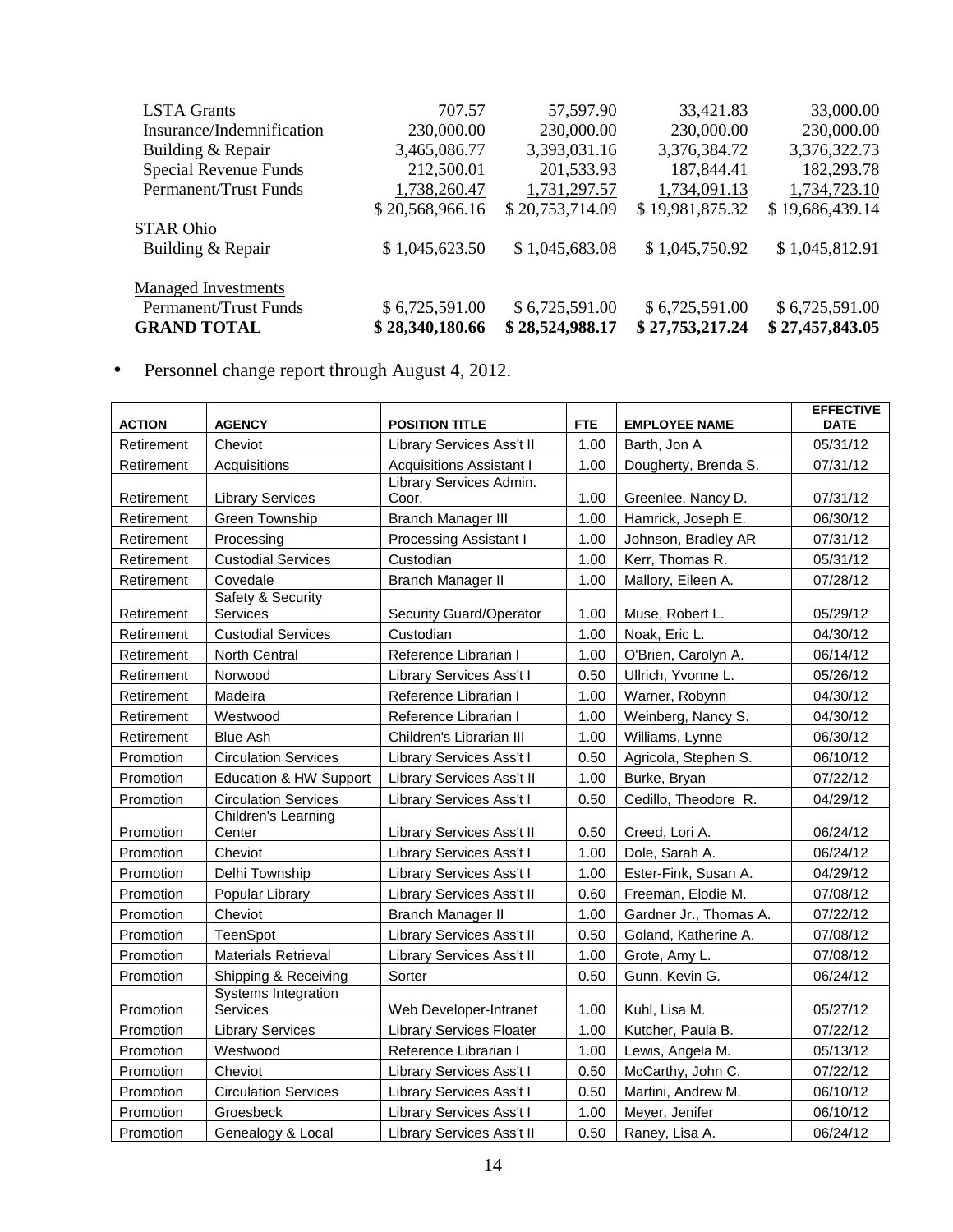| <b>ACTION</b> | <b>AGENCY</b>                 | <b>POSITION TITLE</b>           | <b>FTE</b> | <b>EMPLOYEE NAME</b>    | <b>EFFECTIVE</b><br><b>DATE</b> |
|---------------|-------------------------------|---------------------------------|------------|-------------------------|---------------------------------|
|               | History                       |                                 |            |                         |                                 |
| Promotion     | West End                      | Library Services Ass't II       | 1.00       | Riddle, Nicole M.       | 06/24/12                        |
| Promotion     | Madeira                       | Reference Librarian I           | 1.00       | Sabransky, Elizabeth M. | 05/27/12                        |
| Promotion     | Information & Reference       | Library Services Ass't II       | 0.50       | Schildmeyer, Lindsay M. | 07/08/12                        |
| Promotion     | Popular Library               | Library Services Ass't II       | 1.00       | Smith, Whitney P.       | 05/13/12                        |
| Promotion     | <b>North Central</b>          | Library Services Ass't I        | 1.00       | Sutton, Julia B.        | 04/29/12                        |
| Promotion     | Green Township                | <b>Branch Manager III</b>       | 1.00       | Taylor, Kathleen        | 07/08/12                        |
| Promotion     | Groesbeck                     | <b>Library Services Ass't I</b> | 0.50       | Totten, Lindsey E.      | 05/13/12                        |
| Promotion     | Cheviot                       | Library Services Ass't II       | 1.00       | Vanderbilt, Susan R.    | 06/10/12                        |
| Promotion     | Human Resources               | Staff Development Coor.         | 1.00       | Wedig, Bradley J.       | 06/10/12                        |
| Promotion     | Groesbeck                     | Children's Librarian III        | 1.00       | Wehrle, Lacey K.        | 07/22/12                        |
| Appointment   | <b>Materials Retrieval</b>    | Page                            | 0.50       | Ammon, Melanie G.       | 05/13/12                        |
| Appointment   | Symmes Township               | <b>Student Shelver</b>          | 0.30       | Becker, Matthew W.      | 06/10/12                        |
| Appointment   | <b>Materials Retrieval</b>    | Page                            | 0.50       | Blair, Kelly J.         | 07/22/12                        |
| Appointment   | Symmes Township               | Library Services Ass't I        | 0.50       | Brennan, JP             | 07/22/12                        |
| Appointment   | Popular Library               | Shelver                         | 0.50       | Campbell, Charles S.    | 06/24/12                        |
| Appointment   | Information & Reference       | Shelver                         | 0.50       | Carpenter, Rosalia E.   | 06/24/12                        |
| Appointment   | Reading                       | Library Services Ass't I        | 0.70       | Carter, Tiffani N.      | 05/27/12                        |
| Appointment   | Miami Township                | Library Services Ass't I        | 0.50       | Casaceli, Tracy M.      | 04/29/12                        |
| Appointment   | Information & Reference       | Library Services Ass't II       | 0.50       | Chatterjee, Sagoree     | 04/29/12                        |
| Appointment   | Information & Reference       | Grants Resource Librarian       | 1.00       | Coleman, Robin J.       | 07/22/12                        |
| Appointment   | Shipping & Receiving          | Sorter                          | 0.50       | Colina, Zachary J.      | 06/24/12                        |
| Appointment   | Madeira                       | Library Services Ass't I        | 0.50       | Cox, Andrew S.          | 06/24/12                        |
| Appointment   | Virtual Information<br>Center | Library Services Ass't I        | 0.60       | Cox Jr., Stephen H.     | 07/22/12                        |
| Appointment   | Madeira                       | <b>Student Shelver</b>          | 0.30       | Derenthal, Katherine R. | 06/24/12                        |
| Appointment   | Delhi Township                | <b>Student Shelver</b>          | 0.30       | Didusch, Robert J.      | 05/27/12                        |
| Appointment   | <b>Circulation Services</b>   | Library Services Ass't I        | 0.50       | Fisher, Sarah P.        | 04/29/12                        |
| Appointment   | Covedale                      | Library Services Ass't I        | 1.00       | Geiler, Anne E.         | 06/10/12                        |
| Appointment   | Groesbeck                     | Library Services Ass't I        | 0.70       | Henrickson, Joanne E.   | 07/08/12                        |
| Appointment   | <b>Green Township</b>         | Library Services Ass't I        | 0.50       | Hissett, Andrew J.      | 06/10/12                        |
| Appointment   | Virtual Information<br>Center | Library Services Ass't I        | 0.60       | Iliff, Arianna A.       | 07/22/12                        |
| Appointment   | <b>TeenSpot</b>               | <b>Student Shelver</b>          | 0.25       | Inman, Michael A.       | 07/22/12                        |
| Appointment   | <b>Circulation Services</b>   | Library Services Ass't I        | 0.50       | Jones, Arnisha L.       | 06/10/12                        |
| Appointment   | Delhi Township                | <b>Student Shelver</b>          | 0.30       | Kelly, Elizabeth L.     | 07/22/12                        |
| Appointment   | Hyde Park                     | <b>Student Shelver</b>          | 0.25       | Klus, Ivan T.           | 07/22/12                        |
| Appointment   | Loveland                      | <b>Student Shelver</b>          | 0.20       | Lehmann, Anne C.        | 05/13/12                        |
|               |                               | Reference Librarian I -         |            |                         |                                 |
| Appointment   | Sharonville                   | Teen                            | 1.00       | Lehotta, Siobhan        | 07/22/12                        |
| Appointment   | Information & Reference       | <b>ILL Assistant</b>            | 1.00       | Lewis III., Charles S.  | 07/22/12                        |
| Appointment   | Norwood                       | Library Services Ass't I        | 0.50       | Linneman, Laura M.      | 07/08/12                        |
| Appointment   | <b>Materials Retrieval</b>    | Page                            | 0.50       | Mackey, Madalyn E.      | 05/13/12                        |
| Appointment   | Marketing &<br>Programming    | Media Comm. Specialist          | 1.00       | Mauch, Lisa J.          | 06/10/12                        |
| Appointment   | <b>Materials Retrieval</b>    | Page                            | 0.50       | Morgan, Lauren M.       | 07/22/12                        |
| Appointment   | Corryville                    | Library Services Ass't I        | 0.50       | Morris, Grace K.        | 04/29/12                        |
| Appointment   | Sharonville                   | Library Services Ass't I        | 0.70       | Moster, Laura E.        | 05/27/12                        |
| Appointment   | Groesbeck                     | <b>Student Shelver</b>          | 0.30       | Nissen, Samantha        | 06/24/12                        |
| Appointment   | Information & Reference       | Shelver                         | 0.50       | Pelle, Susan L.         | 07/22/12                        |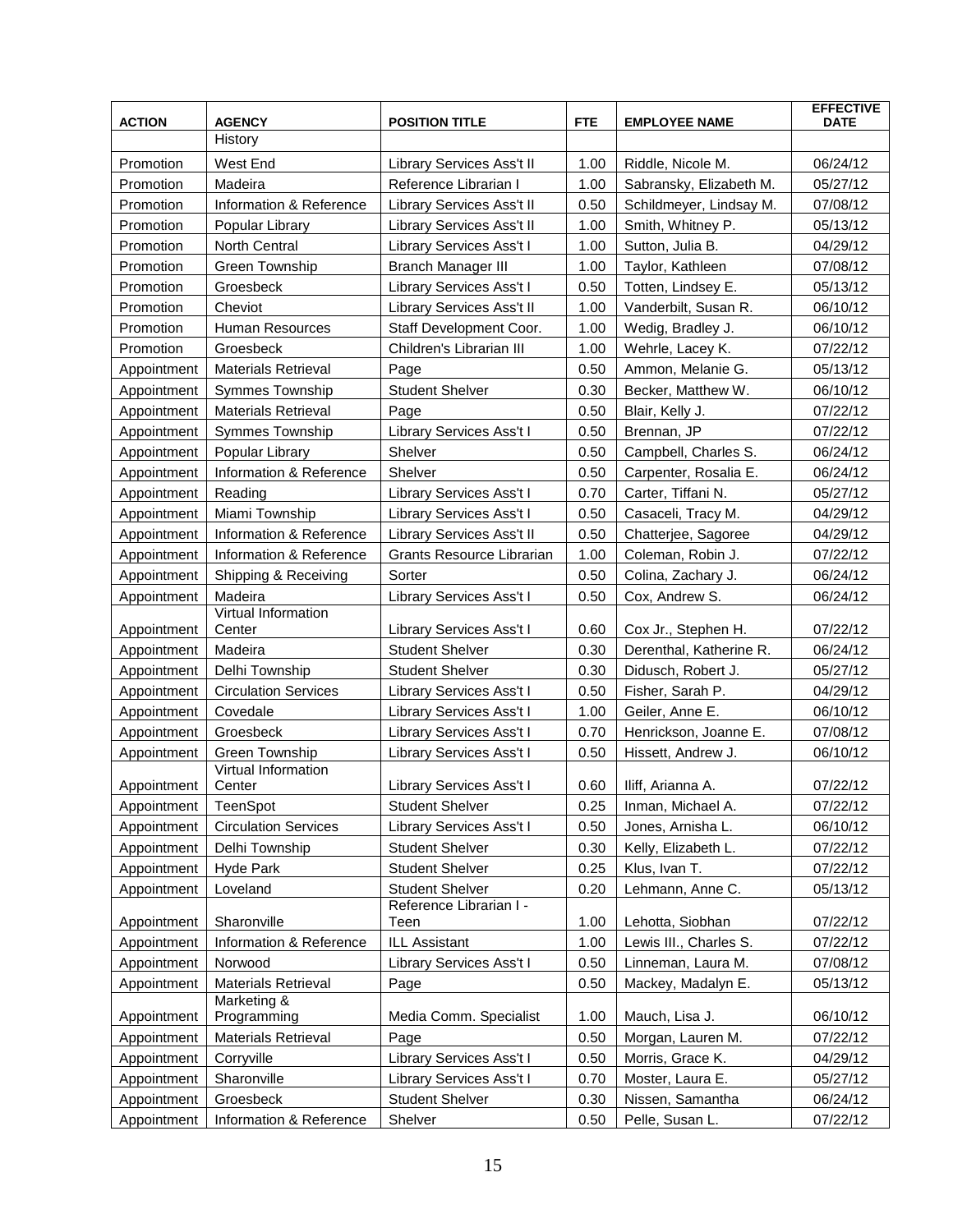| <b>Pleasant Ridge</b><br>Library Services Ass't I<br>0.50<br>Rechnitzer, Claire<br>06/24/12<br>Appointment<br>Delhi Township<br>0.50<br>Library Services Ass't I<br>Schaefer, Linda C.<br>06/24/12<br>Appointment<br>Children's Learning<br>0.50<br>Appointment<br>Center<br>Library Services Ass't II<br>Zdravecky, Leanne<br>04/29/12<br>Popular Library<br>Shelver<br>0.50<br>Zlatkin, Aaron L.<br>06/24/12<br>Appointment<br>05/13/12<br>Wyoming<br>Library Services Ass't I<br>0.50<br>Behymer, Lesleigh R.<br>Change<br><b>Blue Ash</b><br>Children's Librarian III<br>1.00<br>Bloom, Samuel I.<br>07/22/12<br>Change<br><b>Outreach Services</b><br>Library Services Ass't II<br>1.00<br>Hyman, Ronicole L.<br>04/29/12<br>Change<br>Virtual Information<br>0.50<br>06/10/12<br>Change<br>Center<br>Library Services Ass't I<br>King, Tracey A.<br>Symmes Township<br>Library Services Ass't I<br>0.60<br>Miller, Emily C.<br>05/27/12<br>Change<br>Paden, Karen<br>Change<br>Pleasant Ridge<br>Library Services Ass't I<br>0.50<br>05/27/12<br>Symmes Township<br>Library Services Ass't I<br>0.60<br>Singleton, Brooke M.<br>05/27/12<br>Change<br>Hyde Park<br>Library Services Ass't I<br>0.50<br>Tracy, Ashleigh L.<br>05/13/12<br>Change<br>Library Services Ass't I<br>0.60<br>Wade, Donald H.<br>06/10/12<br>Change<br>Madeira<br>Reference Librarian I<br>1.00<br>Watring, Mary R.<br>07/08/12<br>Change<br><b>North Central</b><br>North Central<br>Library Services Ass't II<br>1.00<br>Weitz, Benjamin R.<br>05/27/12<br>Change<br>Virtual Information<br>Library Services Ass't I<br>0.50<br>Beiting, Adrian L.<br>05/04/12<br>Departure<br>Center<br>0.30<br>Berling, Kathryn M.<br>Delhi Township<br><b>Student Shelver</b><br>07/31/12<br>Departure<br>Bodenstein, Cassandra<br><b>Student Shelver</b><br>0.30<br>08/04/12<br>Departure<br>Groesbeck<br>М.<br>Library Services Ass't I<br>Burks, Brennan C.<br><b>Circulation Services</b><br>0.50<br>07/29/12<br>Departure<br><b>Student Shelver</b><br>0.25<br>Diersing, Melissa A.<br>05/26/12<br>Departure<br>Popular Library<br><b>Computer Services</b><br>PC Support Specialist<br>1.00<br>Feldhaus, Thomas E.<br>06/07/12<br>Departure<br>Delhi Township<br><b>Student Shelver</b><br>0.30<br>Feltner, Penny C.<br>07/14/12<br>Departure<br>Finamore, Joshua D.<br>Shipping & Receiving<br>Sorter<br>0.50<br>05/01/12<br>Departure<br><b>Student Shelver</b><br>0.30<br>Fink IV., Edward T.<br>08/02/12<br>Madeira<br>Departure<br><b>Library Services Floater</b><br>1.00<br>05/25/12<br>Departure<br><b>Library Service Floaters</b><br>Fink, Heather<br>Information & Reference<br>Shelver<br>0.50<br>Finn, Julia A.<br>05/23/12<br>Departure<br>Symmes Township<br>Library Services Ass't I<br>1.00<br>Finn, Michelle A.<br>06/15/12<br>Departure<br>Genealogy & Local<br>0.50<br>Gehring, Christina M.<br>07/23/12<br>Departure<br>History<br>Library Services Ass't II<br>1.00<br><b>Outreach Services</b><br>Library Services Ass't II<br>Gullett, Michael F.<br>06/07/12<br>Departure<br>Departure<br><b>Circulation Services</b><br>Library Services Ass't I<br>0.50<br>Hauser, Theresa L.<br>05/31/12<br>07/23/12<br>Madeira<br><b>Student Shelver</b><br>0.30<br>Johns, Roman M.<br>Departure<br>Marketing &<br>1.00<br>Kawanari, Jennifer M.<br>05/25/12<br>Programming<br><b>Graphic Designer</b><br>Departure<br><b>Materials Retrieval</b><br>Kleinfelter, Christen A.<br>08/03/12<br>Page<br>0.50<br>Departure<br>05/05/12<br>Green Township<br>Library Services Ass't I<br>0.50<br>Kotte, Craig T.<br>Departure<br>Madeira<br><b>Student Shelver</b><br>0.30<br>Kroth, Jacob A.<br>08/04/12<br>Departure<br>Greenhills<br>Library Services Ass't I<br>0.60<br>Kutcher, Hannah L.<br>08/04/12<br>Departure<br>0.30<br>College Hill<br>Homework Aide<br>Lane, Samantha<br>05/17/12<br>Departure<br>Hyde Park<br>Library Services Ass't I<br>0.50<br>Levine, Kelly R.<br>08/04/12<br>Departure<br>07/12/12<br>Harrison<br><b>Student Shelver</b><br>0.30<br>McAdams, Kendra M.<br>Departure<br><b>Materials Retrieval</b><br>0.50<br>05/01/12<br>Page<br>Maier, Christopher B.<br>Departure<br>PC Support Specialist<br><b>Computer Services</b><br>1.00<br>Marshall, Cameron J.<br>05/08/12<br>Departure<br>0.25<br>Mendlein, Anna E.<br>Hyde Park<br><b>Student Shelver</b><br>06/02/12<br>Departure<br><b>Student Shelver</b><br>Anderson<br>0.30<br>Moher, Sally J.<br>08/02/12<br>Departure<br>Library Services Ass't I<br>Moore, Jacob A.<br>06/30/12<br>Virtual Information Cntr<br>0.60<br>Departure | <b>ACTION</b> | <b>AGENCY</b> | <b>POSITION TITLE</b>    | <b>FTE</b> | <b>EMPLOYEE NAME</b> | <b>EFFECTIVE</b><br><b>DATE</b> |
|-----------------------------------------------------------------------------------------------------------------------------------------------------------------------------------------------------------------------------------------------------------------------------------------------------------------------------------------------------------------------------------------------------------------------------------------------------------------------------------------------------------------------------------------------------------------------------------------------------------------------------------------------------------------------------------------------------------------------------------------------------------------------------------------------------------------------------------------------------------------------------------------------------------------------------------------------------------------------------------------------------------------------------------------------------------------------------------------------------------------------------------------------------------------------------------------------------------------------------------------------------------------------------------------------------------------------------------------------------------------------------------------------------------------------------------------------------------------------------------------------------------------------------------------------------------------------------------------------------------------------------------------------------------------------------------------------------------------------------------------------------------------------------------------------------------------------------------------------------------------------------------------------------------------------------------------------------------------------------------------------------------------------------------------------------------------------------------------------------------------------------------------------------------------------------------------------------------------------------------------------------------------------------------------------------------------------------------------------------------------------------------------------------------------------------------------------------------------------------------------------------------------------------------------------------------------------------------------------------------------------------------------------------------------------------------------------------------------------------------------------------------------------------------------------------------------------------------------------------------------------------------------------------------------------------------------------------------------------------------------------------------------------------------------------------------------------------------------------------------------------------------------------------------------------------------------------------------------------------------------------------------------------------------------------------------------------------------------------------------------------------------------------------------------------------------------------------------------------------------------------------------------------------------------------------------------------------------------------------------------------------------------------------------------------------------------------------------------------------------------------------------------------------------------------------------------------------------------------------------------------------------------------------------------------------------------------------------------------------------------------------------------------------------------------------------------------------------------------------------------------------------------------------------------------------------------------------------------------------------------------------------------------------------------------------------------------------------------------------------------------------------------------------------------------------------------------------------------------------------------------------------------------------------------------------------------------------------------------------------|---------------|---------------|--------------------------|------------|----------------------|---------------------------------|
|                                                                                                                                                                                                                                                                                                                                                                                                                                                                                                                                                                                                                                                                                                                                                                                                                                                                                                                                                                                                                                                                                                                                                                                                                                                                                                                                                                                                                                                                                                                                                                                                                                                                                                                                                                                                                                                                                                                                                                                                                                                                                                                                                                                                                                                                                                                                                                                                                                                                                                                                                                                                                                                                                                                                                                                                                                                                                                                                                                                                                                                                                                                                                                                                                                                                                                                                                                                                                                                                                                                                                                                                                                                                                                                                                                                                                                                                                                                                                                                                                                                                                                                                                                                                                                                                                                                                                                                                                                                                                                                                                                                                           |               |               |                          |            |                      |                                 |
|                                                                                                                                                                                                                                                                                                                                                                                                                                                                                                                                                                                                                                                                                                                                                                                                                                                                                                                                                                                                                                                                                                                                                                                                                                                                                                                                                                                                                                                                                                                                                                                                                                                                                                                                                                                                                                                                                                                                                                                                                                                                                                                                                                                                                                                                                                                                                                                                                                                                                                                                                                                                                                                                                                                                                                                                                                                                                                                                                                                                                                                                                                                                                                                                                                                                                                                                                                                                                                                                                                                                                                                                                                                                                                                                                                                                                                                                                                                                                                                                                                                                                                                                                                                                                                                                                                                                                                                                                                                                                                                                                                                                           |               |               |                          |            |                      |                                 |
|                                                                                                                                                                                                                                                                                                                                                                                                                                                                                                                                                                                                                                                                                                                                                                                                                                                                                                                                                                                                                                                                                                                                                                                                                                                                                                                                                                                                                                                                                                                                                                                                                                                                                                                                                                                                                                                                                                                                                                                                                                                                                                                                                                                                                                                                                                                                                                                                                                                                                                                                                                                                                                                                                                                                                                                                                                                                                                                                                                                                                                                                                                                                                                                                                                                                                                                                                                                                                                                                                                                                                                                                                                                                                                                                                                                                                                                                                                                                                                                                                                                                                                                                                                                                                                                                                                                                                                                                                                                                                                                                                                                                           |               |               |                          |            |                      |                                 |
|                                                                                                                                                                                                                                                                                                                                                                                                                                                                                                                                                                                                                                                                                                                                                                                                                                                                                                                                                                                                                                                                                                                                                                                                                                                                                                                                                                                                                                                                                                                                                                                                                                                                                                                                                                                                                                                                                                                                                                                                                                                                                                                                                                                                                                                                                                                                                                                                                                                                                                                                                                                                                                                                                                                                                                                                                                                                                                                                                                                                                                                                                                                                                                                                                                                                                                                                                                                                                                                                                                                                                                                                                                                                                                                                                                                                                                                                                                                                                                                                                                                                                                                                                                                                                                                                                                                                                                                                                                                                                                                                                                                                           |               |               |                          |            |                      |                                 |
|                                                                                                                                                                                                                                                                                                                                                                                                                                                                                                                                                                                                                                                                                                                                                                                                                                                                                                                                                                                                                                                                                                                                                                                                                                                                                                                                                                                                                                                                                                                                                                                                                                                                                                                                                                                                                                                                                                                                                                                                                                                                                                                                                                                                                                                                                                                                                                                                                                                                                                                                                                                                                                                                                                                                                                                                                                                                                                                                                                                                                                                                                                                                                                                                                                                                                                                                                                                                                                                                                                                                                                                                                                                                                                                                                                                                                                                                                                                                                                                                                                                                                                                                                                                                                                                                                                                                                                                                                                                                                                                                                                                                           |               |               |                          |            |                      |                                 |
|                                                                                                                                                                                                                                                                                                                                                                                                                                                                                                                                                                                                                                                                                                                                                                                                                                                                                                                                                                                                                                                                                                                                                                                                                                                                                                                                                                                                                                                                                                                                                                                                                                                                                                                                                                                                                                                                                                                                                                                                                                                                                                                                                                                                                                                                                                                                                                                                                                                                                                                                                                                                                                                                                                                                                                                                                                                                                                                                                                                                                                                                                                                                                                                                                                                                                                                                                                                                                                                                                                                                                                                                                                                                                                                                                                                                                                                                                                                                                                                                                                                                                                                                                                                                                                                                                                                                                                                                                                                                                                                                                                                                           |               |               |                          |            |                      |                                 |
|                                                                                                                                                                                                                                                                                                                                                                                                                                                                                                                                                                                                                                                                                                                                                                                                                                                                                                                                                                                                                                                                                                                                                                                                                                                                                                                                                                                                                                                                                                                                                                                                                                                                                                                                                                                                                                                                                                                                                                                                                                                                                                                                                                                                                                                                                                                                                                                                                                                                                                                                                                                                                                                                                                                                                                                                                                                                                                                                                                                                                                                                                                                                                                                                                                                                                                                                                                                                                                                                                                                                                                                                                                                                                                                                                                                                                                                                                                                                                                                                                                                                                                                                                                                                                                                                                                                                                                                                                                                                                                                                                                                                           |               |               |                          |            |                      |                                 |
|                                                                                                                                                                                                                                                                                                                                                                                                                                                                                                                                                                                                                                                                                                                                                                                                                                                                                                                                                                                                                                                                                                                                                                                                                                                                                                                                                                                                                                                                                                                                                                                                                                                                                                                                                                                                                                                                                                                                                                                                                                                                                                                                                                                                                                                                                                                                                                                                                                                                                                                                                                                                                                                                                                                                                                                                                                                                                                                                                                                                                                                                                                                                                                                                                                                                                                                                                                                                                                                                                                                                                                                                                                                                                                                                                                                                                                                                                                                                                                                                                                                                                                                                                                                                                                                                                                                                                                                                                                                                                                                                                                                                           |               |               |                          |            |                      |                                 |
|                                                                                                                                                                                                                                                                                                                                                                                                                                                                                                                                                                                                                                                                                                                                                                                                                                                                                                                                                                                                                                                                                                                                                                                                                                                                                                                                                                                                                                                                                                                                                                                                                                                                                                                                                                                                                                                                                                                                                                                                                                                                                                                                                                                                                                                                                                                                                                                                                                                                                                                                                                                                                                                                                                                                                                                                                                                                                                                                                                                                                                                                                                                                                                                                                                                                                                                                                                                                                                                                                                                                                                                                                                                                                                                                                                                                                                                                                                                                                                                                                                                                                                                                                                                                                                                                                                                                                                                                                                                                                                                                                                                                           |               |               |                          |            |                      |                                 |
|                                                                                                                                                                                                                                                                                                                                                                                                                                                                                                                                                                                                                                                                                                                                                                                                                                                                                                                                                                                                                                                                                                                                                                                                                                                                                                                                                                                                                                                                                                                                                                                                                                                                                                                                                                                                                                                                                                                                                                                                                                                                                                                                                                                                                                                                                                                                                                                                                                                                                                                                                                                                                                                                                                                                                                                                                                                                                                                                                                                                                                                                                                                                                                                                                                                                                                                                                                                                                                                                                                                                                                                                                                                                                                                                                                                                                                                                                                                                                                                                                                                                                                                                                                                                                                                                                                                                                                                                                                                                                                                                                                                                           |               |               |                          |            |                      |                                 |
|                                                                                                                                                                                                                                                                                                                                                                                                                                                                                                                                                                                                                                                                                                                                                                                                                                                                                                                                                                                                                                                                                                                                                                                                                                                                                                                                                                                                                                                                                                                                                                                                                                                                                                                                                                                                                                                                                                                                                                                                                                                                                                                                                                                                                                                                                                                                                                                                                                                                                                                                                                                                                                                                                                                                                                                                                                                                                                                                                                                                                                                                                                                                                                                                                                                                                                                                                                                                                                                                                                                                                                                                                                                                                                                                                                                                                                                                                                                                                                                                                                                                                                                                                                                                                                                                                                                                                                                                                                                                                                                                                                                                           |               |               |                          |            |                      |                                 |
|                                                                                                                                                                                                                                                                                                                                                                                                                                                                                                                                                                                                                                                                                                                                                                                                                                                                                                                                                                                                                                                                                                                                                                                                                                                                                                                                                                                                                                                                                                                                                                                                                                                                                                                                                                                                                                                                                                                                                                                                                                                                                                                                                                                                                                                                                                                                                                                                                                                                                                                                                                                                                                                                                                                                                                                                                                                                                                                                                                                                                                                                                                                                                                                                                                                                                                                                                                                                                                                                                                                                                                                                                                                                                                                                                                                                                                                                                                                                                                                                                                                                                                                                                                                                                                                                                                                                                                                                                                                                                                                                                                                                           |               |               |                          |            |                      |                                 |
|                                                                                                                                                                                                                                                                                                                                                                                                                                                                                                                                                                                                                                                                                                                                                                                                                                                                                                                                                                                                                                                                                                                                                                                                                                                                                                                                                                                                                                                                                                                                                                                                                                                                                                                                                                                                                                                                                                                                                                                                                                                                                                                                                                                                                                                                                                                                                                                                                                                                                                                                                                                                                                                                                                                                                                                                                                                                                                                                                                                                                                                                                                                                                                                                                                                                                                                                                                                                                                                                                                                                                                                                                                                                                                                                                                                                                                                                                                                                                                                                                                                                                                                                                                                                                                                                                                                                                                                                                                                                                                                                                                                                           |               |               |                          |            |                      |                                 |
|                                                                                                                                                                                                                                                                                                                                                                                                                                                                                                                                                                                                                                                                                                                                                                                                                                                                                                                                                                                                                                                                                                                                                                                                                                                                                                                                                                                                                                                                                                                                                                                                                                                                                                                                                                                                                                                                                                                                                                                                                                                                                                                                                                                                                                                                                                                                                                                                                                                                                                                                                                                                                                                                                                                                                                                                                                                                                                                                                                                                                                                                                                                                                                                                                                                                                                                                                                                                                                                                                                                                                                                                                                                                                                                                                                                                                                                                                                                                                                                                                                                                                                                                                                                                                                                                                                                                                                                                                                                                                                                                                                                                           |               |               |                          |            |                      |                                 |
|                                                                                                                                                                                                                                                                                                                                                                                                                                                                                                                                                                                                                                                                                                                                                                                                                                                                                                                                                                                                                                                                                                                                                                                                                                                                                                                                                                                                                                                                                                                                                                                                                                                                                                                                                                                                                                                                                                                                                                                                                                                                                                                                                                                                                                                                                                                                                                                                                                                                                                                                                                                                                                                                                                                                                                                                                                                                                                                                                                                                                                                                                                                                                                                                                                                                                                                                                                                                                                                                                                                                                                                                                                                                                                                                                                                                                                                                                                                                                                                                                                                                                                                                                                                                                                                                                                                                                                                                                                                                                                                                                                                                           |               |               |                          |            |                      |                                 |
|                                                                                                                                                                                                                                                                                                                                                                                                                                                                                                                                                                                                                                                                                                                                                                                                                                                                                                                                                                                                                                                                                                                                                                                                                                                                                                                                                                                                                                                                                                                                                                                                                                                                                                                                                                                                                                                                                                                                                                                                                                                                                                                                                                                                                                                                                                                                                                                                                                                                                                                                                                                                                                                                                                                                                                                                                                                                                                                                                                                                                                                                                                                                                                                                                                                                                                                                                                                                                                                                                                                                                                                                                                                                                                                                                                                                                                                                                                                                                                                                                                                                                                                                                                                                                                                                                                                                                                                                                                                                                                                                                                                                           |               |               |                          |            |                      |                                 |
|                                                                                                                                                                                                                                                                                                                                                                                                                                                                                                                                                                                                                                                                                                                                                                                                                                                                                                                                                                                                                                                                                                                                                                                                                                                                                                                                                                                                                                                                                                                                                                                                                                                                                                                                                                                                                                                                                                                                                                                                                                                                                                                                                                                                                                                                                                                                                                                                                                                                                                                                                                                                                                                                                                                                                                                                                                                                                                                                                                                                                                                                                                                                                                                                                                                                                                                                                                                                                                                                                                                                                                                                                                                                                                                                                                                                                                                                                                                                                                                                                                                                                                                                                                                                                                                                                                                                                                                                                                                                                                                                                                                                           |               |               |                          |            |                      |                                 |
|                                                                                                                                                                                                                                                                                                                                                                                                                                                                                                                                                                                                                                                                                                                                                                                                                                                                                                                                                                                                                                                                                                                                                                                                                                                                                                                                                                                                                                                                                                                                                                                                                                                                                                                                                                                                                                                                                                                                                                                                                                                                                                                                                                                                                                                                                                                                                                                                                                                                                                                                                                                                                                                                                                                                                                                                                                                                                                                                                                                                                                                                                                                                                                                                                                                                                                                                                                                                                                                                                                                                                                                                                                                                                                                                                                                                                                                                                                                                                                                                                                                                                                                                                                                                                                                                                                                                                                                                                                                                                                                                                                                                           |               |               |                          |            |                      |                                 |
|                                                                                                                                                                                                                                                                                                                                                                                                                                                                                                                                                                                                                                                                                                                                                                                                                                                                                                                                                                                                                                                                                                                                                                                                                                                                                                                                                                                                                                                                                                                                                                                                                                                                                                                                                                                                                                                                                                                                                                                                                                                                                                                                                                                                                                                                                                                                                                                                                                                                                                                                                                                                                                                                                                                                                                                                                                                                                                                                                                                                                                                                                                                                                                                                                                                                                                                                                                                                                                                                                                                                                                                                                                                                                                                                                                                                                                                                                                                                                                                                                                                                                                                                                                                                                                                                                                                                                                                                                                                                                                                                                                                                           |               |               |                          |            |                      |                                 |
|                                                                                                                                                                                                                                                                                                                                                                                                                                                                                                                                                                                                                                                                                                                                                                                                                                                                                                                                                                                                                                                                                                                                                                                                                                                                                                                                                                                                                                                                                                                                                                                                                                                                                                                                                                                                                                                                                                                                                                                                                                                                                                                                                                                                                                                                                                                                                                                                                                                                                                                                                                                                                                                                                                                                                                                                                                                                                                                                                                                                                                                                                                                                                                                                                                                                                                                                                                                                                                                                                                                                                                                                                                                                                                                                                                                                                                                                                                                                                                                                                                                                                                                                                                                                                                                                                                                                                                                                                                                                                                                                                                                                           |               |               |                          |            |                      |                                 |
|                                                                                                                                                                                                                                                                                                                                                                                                                                                                                                                                                                                                                                                                                                                                                                                                                                                                                                                                                                                                                                                                                                                                                                                                                                                                                                                                                                                                                                                                                                                                                                                                                                                                                                                                                                                                                                                                                                                                                                                                                                                                                                                                                                                                                                                                                                                                                                                                                                                                                                                                                                                                                                                                                                                                                                                                                                                                                                                                                                                                                                                                                                                                                                                                                                                                                                                                                                                                                                                                                                                                                                                                                                                                                                                                                                                                                                                                                                                                                                                                                                                                                                                                                                                                                                                                                                                                                                                                                                                                                                                                                                                                           |               |               |                          |            |                      |                                 |
|                                                                                                                                                                                                                                                                                                                                                                                                                                                                                                                                                                                                                                                                                                                                                                                                                                                                                                                                                                                                                                                                                                                                                                                                                                                                                                                                                                                                                                                                                                                                                                                                                                                                                                                                                                                                                                                                                                                                                                                                                                                                                                                                                                                                                                                                                                                                                                                                                                                                                                                                                                                                                                                                                                                                                                                                                                                                                                                                                                                                                                                                                                                                                                                                                                                                                                                                                                                                                                                                                                                                                                                                                                                                                                                                                                                                                                                                                                                                                                                                                                                                                                                                                                                                                                                                                                                                                                                                                                                                                                                                                                                                           |               |               |                          |            |                      |                                 |
|                                                                                                                                                                                                                                                                                                                                                                                                                                                                                                                                                                                                                                                                                                                                                                                                                                                                                                                                                                                                                                                                                                                                                                                                                                                                                                                                                                                                                                                                                                                                                                                                                                                                                                                                                                                                                                                                                                                                                                                                                                                                                                                                                                                                                                                                                                                                                                                                                                                                                                                                                                                                                                                                                                                                                                                                                                                                                                                                                                                                                                                                                                                                                                                                                                                                                                                                                                                                                                                                                                                                                                                                                                                                                                                                                                                                                                                                                                                                                                                                                                                                                                                                                                                                                                                                                                                                                                                                                                                                                                                                                                                                           |               |               |                          |            |                      |                                 |
|                                                                                                                                                                                                                                                                                                                                                                                                                                                                                                                                                                                                                                                                                                                                                                                                                                                                                                                                                                                                                                                                                                                                                                                                                                                                                                                                                                                                                                                                                                                                                                                                                                                                                                                                                                                                                                                                                                                                                                                                                                                                                                                                                                                                                                                                                                                                                                                                                                                                                                                                                                                                                                                                                                                                                                                                                                                                                                                                                                                                                                                                                                                                                                                                                                                                                                                                                                                                                                                                                                                                                                                                                                                                                                                                                                                                                                                                                                                                                                                                                                                                                                                                                                                                                                                                                                                                                                                                                                                                                                                                                                                                           |               |               |                          |            |                      |                                 |
|                                                                                                                                                                                                                                                                                                                                                                                                                                                                                                                                                                                                                                                                                                                                                                                                                                                                                                                                                                                                                                                                                                                                                                                                                                                                                                                                                                                                                                                                                                                                                                                                                                                                                                                                                                                                                                                                                                                                                                                                                                                                                                                                                                                                                                                                                                                                                                                                                                                                                                                                                                                                                                                                                                                                                                                                                                                                                                                                                                                                                                                                                                                                                                                                                                                                                                                                                                                                                                                                                                                                                                                                                                                                                                                                                                                                                                                                                                                                                                                                                                                                                                                                                                                                                                                                                                                                                                                                                                                                                                                                                                                                           |               |               |                          |            |                      |                                 |
|                                                                                                                                                                                                                                                                                                                                                                                                                                                                                                                                                                                                                                                                                                                                                                                                                                                                                                                                                                                                                                                                                                                                                                                                                                                                                                                                                                                                                                                                                                                                                                                                                                                                                                                                                                                                                                                                                                                                                                                                                                                                                                                                                                                                                                                                                                                                                                                                                                                                                                                                                                                                                                                                                                                                                                                                                                                                                                                                                                                                                                                                                                                                                                                                                                                                                                                                                                                                                                                                                                                                                                                                                                                                                                                                                                                                                                                                                                                                                                                                                                                                                                                                                                                                                                                                                                                                                                                                                                                                                                                                                                                                           |               |               |                          |            |                      |                                 |
|                                                                                                                                                                                                                                                                                                                                                                                                                                                                                                                                                                                                                                                                                                                                                                                                                                                                                                                                                                                                                                                                                                                                                                                                                                                                                                                                                                                                                                                                                                                                                                                                                                                                                                                                                                                                                                                                                                                                                                                                                                                                                                                                                                                                                                                                                                                                                                                                                                                                                                                                                                                                                                                                                                                                                                                                                                                                                                                                                                                                                                                                                                                                                                                                                                                                                                                                                                                                                                                                                                                                                                                                                                                                                                                                                                                                                                                                                                                                                                                                                                                                                                                                                                                                                                                                                                                                                                                                                                                                                                                                                                                                           |               |               |                          |            |                      |                                 |
|                                                                                                                                                                                                                                                                                                                                                                                                                                                                                                                                                                                                                                                                                                                                                                                                                                                                                                                                                                                                                                                                                                                                                                                                                                                                                                                                                                                                                                                                                                                                                                                                                                                                                                                                                                                                                                                                                                                                                                                                                                                                                                                                                                                                                                                                                                                                                                                                                                                                                                                                                                                                                                                                                                                                                                                                                                                                                                                                                                                                                                                                                                                                                                                                                                                                                                                                                                                                                                                                                                                                                                                                                                                                                                                                                                                                                                                                                                                                                                                                                                                                                                                                                                                                                                                                                                                                                                                                                                                                                                                                                                                                           |               |               |                          |            |                      |                                 |
|                                                                                                                                                                                                                                                                                                                                                                                                                                                                                                                                                                                                                                                                                                                                                                                                                                                                                                                                                                                                                                                                                                                                                                                                                                                                                                                                                                                                                                                                                                                                                                                                                                                                                                                                                                                                                                                                                                                                                                                                                                                                                                                                                                                                                                                                                                                                                                                                                                                                                                                                                                                                                                                                                                                                                                                                                                                                                                                                                                                                                                                                                                                                                                                                                                                                                                                                                                                                                                                                                                                                                                                                                                                                                                                                                                                                                                                                                                                                                                                                                                                                                                                                                                                                                                                                                                                                                                                                                                                                                                                                                                                                           |               |               |                          |            |                      |                                 |
|                                                                                                                                                                                                                                                                                                                                                                                                                                                                                                                                                                                                                                                                                                                                                                                                                                                                                                                                                                                                                                                                                                                                                                                                                                                                                                                                                                                                                                                                                                                                                                                                                                                                                                                                                                                                                                                                                                                                                                                                                                                                                                                                                                                                                                                                                                                                                                                                                                                                                                                                                                                                                                                                                                                                                                                                                                                                                                                                                                                                                                                                                                                                                                                                                                                                                                                                                                                                                                                                                                                                                                                                                                                                                                                                                                                                                                                                                                                                                                                                                                                                                                                                                                                                                                                                                                                                                                                                                                                                                                                                                                                                           |               |               |                          |            |                      |                                 |
|                                                                                                                                                                                                                                                                                                                                                                                                                                                                                                                                                                                                                                                                                                                                                                                                                                                                                                                                                                                                                                                                                                                                                                                                                                                                                                                                                                                                                                                                                                                                                                                                                                                                                                                                                                                                                                                                                                                                                                                                                                                                                                                                                                                                                                                                                                                                                                                                                                                                                                                                                                                                                                                                                                                                                                                                                                                                                                                                                                                                                                                                                                                                                                                                                                                                                                                                                                                                                                                                                                                                                                                                                                                                                                                                                                                                                                                                                                                                                                                                                                                                                                                                                                                                                                                                                                                                                                                                                                                                                                                                                                                                           |               |               |                          |            |                      |                                 |
|                                                                                                                                                                                                                                                                                                                                                                                                                                                                                                                                                                                                                                                                                                                                                                                                                                                                                                                                                                                                                                                                                                                                                                                                                                                                                                                                                                                                                                                                                                                                                                                                                                                                                                                                                                                                                                                                                                                                                                                                                                                                                                                                                                                                                                                                                                                                                                                                                                                                                                                                                                                                                                                                                                                                                                                                                                                                                                                                                                                                                                                                                                                                                                                                                                                                                                                                                                                                                                                                                                                                                                                                                                                                                                                                                                                                                                                                                                                                                                                                                                                                                                                                                                                                                                                                                                                                                                                                                                                                                                                                                                                                           |               |               |                          |            |                      |                                 |
|                                                                                                                                                                                                                                                                                                                                                                                                                                                                                                                                                                                                                                                                                                                                                                                                                                                                                                                                                                                                                                                                                                                                                                                                                                                                                                                                                                                                                                                                                                                                                                                                                                                                                                                                                                                                                                                                                                                                                                                                                                                                                                                                                                                                                                                                                                                                                                                                                                                                                                                                                                                                                                                                                                                                                                                                                                                                                                                                                                                                                                                                                                                                                                                                                                                                                                                                                                                                                                                                                                                                                                                                                                                                                                                                                                                                                                                                                                                                                                                                                                                                                                                                                                                                                                                                                                                                                                                                                                                                                                                                                                                                           |               |               |                          |            |                      |                                 |
|                                                                                                                                                                                                                                                                                                                                                                                                                                                                                                                                                                                                                                                                                                                                                                                                                                                                                                                                                                                                                                                                                                                                                                                                                                                                                                                                                                                                                                                                                                                                                                                                                                                                                                                                                                                                                                                                                                                                                                                                                                                                                                                                                                                                                                                                                                                                                                                                                                                                                                                                                                                                                                                                                                                                                                                                                                                                                                                                                                                                                                                                                                                                                                                                                                                                                                                                                                                                                                                                                                                                                                                                                                                                                                                                                                                                                                                                                                                                                                                                                                                                                                                                                                                                                                                                                                                                                                                                                                                                                                                                                                                                           |               |               |                          |            |                      |                                 |
|                                                                                                                                                                                                                                                                                                                                                                                                                                                                                                                                                                                                                                                                                                                                                                                                                                                                                                                                                                                                                                                                                                                                                                                                                                                                                                                                                                                                                                                                                                                                                                                                                                                                                                                                                                                                                                                                                                                                                                                                                                                                                                                                                                                                                                                                                                                                                                                                                                                                                                                                                                                                                                                                                                                                                                                                                                                                                                                                                                                                                                                                                                                                                                                                                                                                                                                                                                                                                                                                                                                                                                                                                                                                                                                                                                                                                                                                                                                                                                                                                                                                                                                                                                                                                                                                                                                                                                                                                                                                                                                                                                                                           |               |               |                          |            |                      |                                 |
|                                                                                                                                                                                                                                                                                                                                                                                                                                                                                                                                                                                                                                                                                                                                                                                                                                                                                                                                                                                                                                                                                                                                                                                                                                                                                                                                                                                                                                                                                                                                                                                                                                                                                                                                                                                                                                                                                                                                                                                                                                                                                                                                                                                                                                                                                                                                                                                                                                                                                                                                                                                                                                                                                                                                                                                                                                                                                                                                                                                                                                                                                                                                                                                                                                                                                                                                                                                                                                                                                                                                                                                                                                                                                                                                                                                                                                                                                                                                                                                                                                                                                                                                                                                                                                                                                                                                                                                                                                                                                                                                                                                                           |               |               |                          |            |                      |                                 |
|                                                                                                                                                                                                                                                                                                                                                                                                                                                                                                                                                                                                                                                                                                                                                                                                                                                                                                                                                                                                                                                                                                                                                                                                                                                                                                                                                                                                                                                                                                                                                                                                                                                                                                                                                                                                                                                                                                                                                                                                                                                                                                                                                                                                                                                                                                                                                                                                                                                                                                                                                                                                                                                                                                                                                                                                                                                                                                                                                                                                                                                                                                                                                                                                                                                                                                                                                                                                                                                                                                                                                                                                                                                                                                                                                                                                                                                                                                                                                                                                                                                                                                                                                                                                                                                                                                                                                                                                                                                                                                                                                                                                           |               |               |                          |            |                      |                                 |
|                                                                                                                                                                                                                                                                                                                                                                                                                                                                                                                                                                                                                                                                                                                                                                                                                                                                                                                                                                                                                                                                                                                                                                                                                                                                                                                                                                                                                                                                                                                                                                                                                                                                                                                                                                                                                                                                                                                                                                                                                                                                                                                                                                                                                                                                                                                                                                                                                                                                                                                                                                                                                                                                                                                                                                                                                                                                                                                                                                                                                                                                                                                                                                                                                                                                                                                                                                                                                                                                                                                                                                                                                                                                                                                                                                                                                                                                                                                                                                                                                                                                                                                                                                                                                                                                                                                                                                                                                                                                                                                                                                                                           |               |               |                          |            |                      |                                 |
|                                                                                                                                                                                                                                                                                                                                                                                                                                                                                                                                                                                                                                                                                                                                                                                                                                                                                                                                                                                                                                                                                                                                                                                                                                                                                                                                                                                                                                                                                                                                                                                                                                                                                                                                                                                                                                                                                                                                                                                                                                                                                                                                                                                                                                                                                                                                                                                                                                                                                                                                                                                                                                                                                                                                                                                                                                                                                                                                                                                                                                                                                                                                                                                                                                                                                                                                                                                                                                                                                                                                                                                                                                                                                                                                                                                                                                                                                                                                                                                                                                                                                                                                                                                                                                                                                                                                                                                                                                                                                                                                                                                                           |               |               |                          |            |                      |                                 |
|                                                                                                                                                                                                                                                                                                                                                                                                                                                                                                                                                                                                                                                                                                                                                                                                                                                                                                                                                                                                                                                                                                                                                                                                                                                                                                                                                                                                                                                                                                                                                                                                                                                                                                                                                                                                                                                                                                                                                                                                                                                                                                                                                                                                                                                                                                                                                                                                                                                                                                                                                                                                                                                                                                                                                                                                                                                                                                                                                                                                                                                                                                                                                                                                                                                                                                                                                                                                                                                                                                                                                                                                                                                                                                                                                                                                                                                                                                                                                                                                                                                                                                                                                                                                                                                                                                                                                                                                                                                                                                                                                                                                           |               |               |                          |            |                      |                                 |
|                                                                                                                                                                                                                                                                                                                                                                                                                                                                                                                                                                                                                                                                                                                                                                                                                                                                                                                                                                                                                                                                                                                                                                                                                                                                                                                                                                                                                                                                                                                                                                                                                                                                                                                                                                                                                                                                                                                                                                                                                                                                                                                                                                                                                                                                                                                                                                                                                                                                                                                                                                                                                                                                                                                                                                                                                                                                                                                                                                                                                                                                                                                                                                                                                                                                                                                                                                                                                                                                                                                                                                                                                                                                                                                                                                                                                                                                                                                                                                                                                                                                                                                                                                                                                                                                                                                                                                                                                                                                                                                                                                                                           |               |               |                          |            |                      |                                 |
|                                                                                                                                                                                                                                                                                                                                                                                                                                                                                                                                                                                                                                                                                                                                                                                                                                                                                                                                                                                                                                                                                                                                                                                                                                                                                                                                                                                                                                                                                                                                                                                                                                                                                                                                                                                                                                                                                                                                                                                                                                                                                                                                                                                                                                                                                                                                                                                                                                                                                                                                                                                                                                                                                                                                                                                                                                                                                                                                                                                                                                                                                                                                                                                                                                                                                                                                                                                                                                                                                                                                                                                                                                                                                                                                                                                                                                                                                                                                                                                                                                                                                                                                                                                                                                                                                                                                                                                                                                                                                                                                                                                                           |               |               |                          |            |                      |                                 |
|                                                                                                                                                                                                                                                                                                                                                                                                                                                                                                                                                                                                                                                                                                                                                                                                                                                                                                                                                                                                                                                                                                                                                                                                                                                                                                                                                                                                                                                                                                                                                                                                                                                                                                                                                                                                                                                                                                                                                                                                                                                                                                                                                                                                                                                                                                                                                                                                                                                                                                                                                                                                                                                                                                                                                                                                                                                                                                                                                                                                                                                                                                                                                                                                                                                                                                                                                                                                                                                                                                                                                                                                                                                                                                                                                                                                                                                                                                                                                                                                                                                                                                                                                                                                                                                                                                                                                                                                                                                                                                                                                                                                           |               |               |                          |            |                      |                                 |
|                                                                                                                                                                                                                                                                                                                                                                                                                                                                                                                                                                                                                                                                                                                                                                                                                                                                                                                                                                                                                                                                                                                                                                                                                                                                                                                                                                                                                                                                                                                                                                                                                                                                                                                                                                                                                                                                                                                                                                                                                                                                                                                                                                                                                                                                                                                                                                                                                                                                                                                                                                                                                                                                                                                                                                                                                                                                                                                                                                                                                                                                                                                                                                                                                                                                                                                                                                                                                                                                                                                                                                                                                                                                                                                                                                                                                                                                                                                                                                                                                                                                                                                                                                                                                                                                                                                                                                                                                                                                                                                                                                                                           |               |               |                          |            |                      |                                 |
|                                                                                                                                                                                                                                                                                                                                                                                                                                                                                                                                                                                                                                                                                                                                                                                                                                                                                                                                                                                                                                                                                                                                                                                                                                                                                                                                                                                                                                                                                                                                                                                                                                                                                                                                                                                                                                                                                                                                                                                                                                                                                                                                                                                                                                                                                                                                                                                                                                                                                                                                                                                                                                                                                                                                                                                                                                                                                                                                                                                                                                                                                                                                                                                                                                                                                                                                                                                                                                                                                                                                                                                                                                                                                                                                                                                                                                                                                                                                                                                                                                                                                                                                                                                                                                                                                                                                                                                                                                                                                                                                                                                                           |               |               |                          |            |                      |                                 |
|                                                                                                                                                                                                                                                                                                                                                                                                                                                                                                                                                                                                                                                                                                                                                                                                                                                                                                                                                                                                                                                                                                                                                                                                                                                                                                                                                                                                                                                                                                                                                                                                                                                                                                                                                                                                                                                                                                                                                                                                                                                                                                                                                                                                                                                                                                                                                                                                                                                                                                                                                                                                                                                                                                                                                                                                                                                                                                                                                                                                                                                                                                                                                                                                                                                                                                                                                                                                                                                                                                                                                                                                                                                                                                                                                                                                                                                                                                                                                                                                                                                                                                                                                                                                                                                                                                                                                                                                                                                                                                                                                                                                           |               |               |                          |            |                      |                                 |
| Departure                                                                                                                                                                                                                                                                                                                                                                                                                                                                                                                                                                                                                                                                                                                                                                                                                                                                                                                                                                                                                                                                                                                                                                                                                                                                                                                                                                                                                                                                                                                                                                                                                                                                                                                                                                                                                                                                                                                                                                                                                                                                                                                                                                                                                                                                                                                                                                                                                                                                                                                                                                                                                                                                                                                                                                                                                                                                                                                                                                                                                                                                                                                                                                                                                                                                                                                                                                                                                                                                                                                                                                                                                                                                                                                                                                                                                                                                                                                                                                                                                                                                                                                                                                                                                                                                                                                                                                                                                                                                                                                                                                                                 |               | Covedale      | Library Services Ass't I | 1.00       | Mullin, Michael J.   | 05/02/12                        |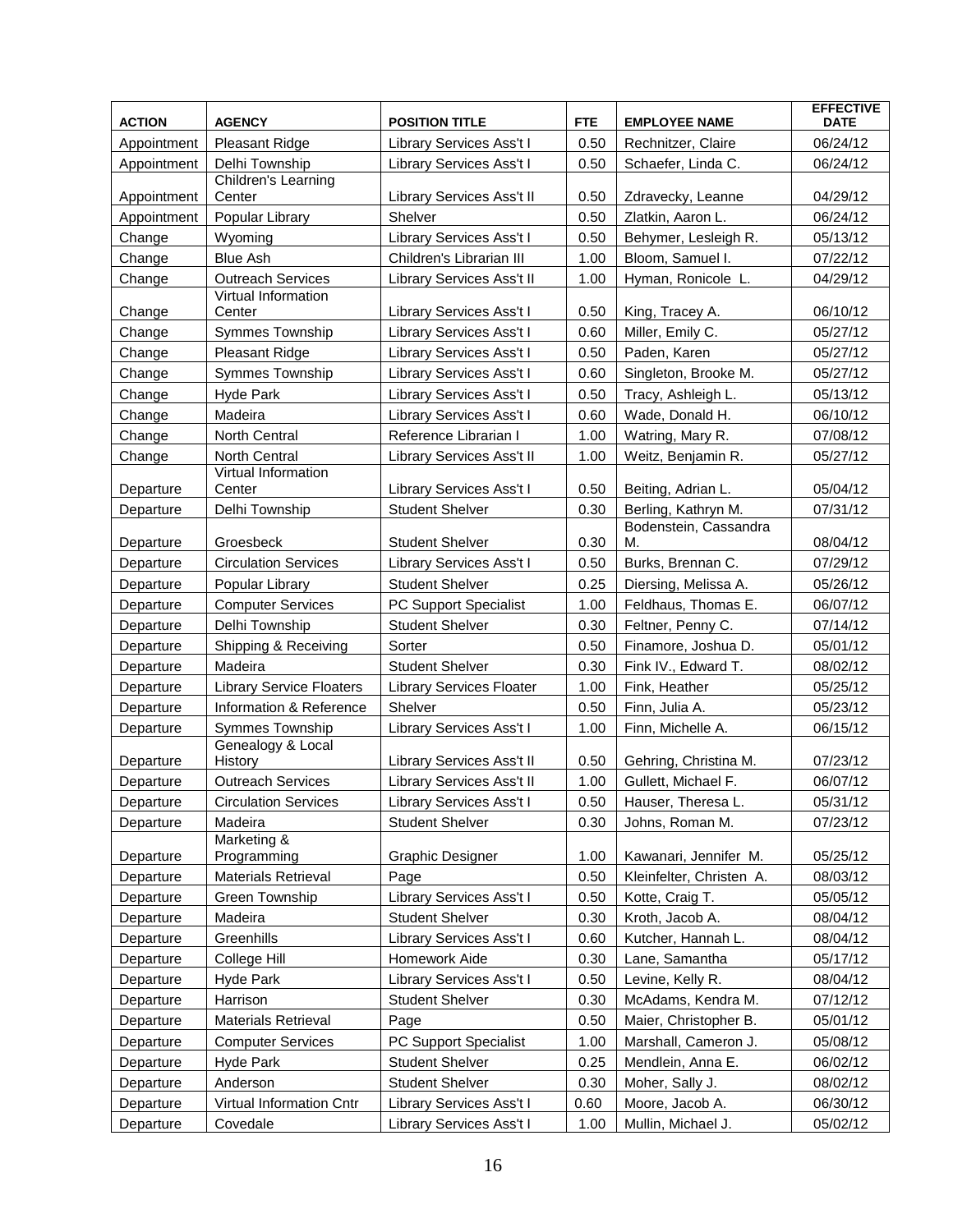| <b>ACTION</b> | <b>AGENCY</b>            | <b>POSITION TITLE</b>               | <b>FTE</b> | <b>EMPLOYEE NAME</b>  | <b>EFFECTIVE</b><br><b>DATE</b> |
|---------------|--------------------------|-------------------------------------|------------|-----------------------|---------------------------------|
| Departure     | Groesbeck                | Library Services Ass't I            | 0.50       | Parker, Stephanie M.  | 04/18/12                        |
| Departure     | Oakley                   | Homework Aide                       | 0.30       | Pearce, Laura E.      | 05/17/12                        |
| Departure     | Processing               | Processing Assistant I              | 1.00       | Riley, Brian J.       | 05/09/12                        |
| Departure     | TeenSpot                 | Library Services Ass't II           | 0.50       | Rogers, Dierric T.    | 05/31/12                        |
| Departure     | Green Township           | <b>Student Shelver</b>              | 0.30       | Schmaltz, Jennifer M. | 08/04/12                        |
| Departure     | <b>Computer Services</b> | <b>Computer Services</b><br>Manager | 1.00       | Schnelle, Ira R.      | 06/19/12                        |
| Departure     | Covedale                 | <b>Student Shelver</b>              | 0.30       | Shepherd, Jesse D.    | 05/30/12                        |
| Departure     | Corryville               | Library Services Ass't II           | 0.50       | Sokoloski, Sarah R.   | 07/24/12                        |
| Departure     | Norwood                  | Library Services Ass't I            | 0.50       | Spaulding, Karen B.   | 07/14/12                        |
| Departure     | Madeira                  | Library Services Ass't I            | 0.70       | Stander, Linda        | 08/04/12                        |
| Departure     | Avondale                 | Library Services Ass't I            | 0.50       | Stanton, Jeanne E.    | 06/30/12                        |
| Departure     | <b>Walnut Hills</b>      | Homework Aide                       | 0.30       | Thomas, Songhay       | 05/17/12                        |
| Departure     | <b>TechCenter</b>        | Library Services Ass't II           | 0.50       | Walters, Chelsey N.   | 05/07/12                        |
| Departure     | Mt. Washington           | Library Services Ass't I            | 0.50       | Weitz, Manda M.       | 07/21/12                        |
| Departure     | Anderson                 | Library Services Ass't I            | 0.50       | Wetzel, Ross L.       | 05/11/12                        |
| Departure     | Popular Library          | Shelver                             | 0.50       | Woodruff, Michelle S. | 07/14/12                        |
| Departure     | Information & Reference  | Shelver                             | 0.70       | Zhang, Li             | 06/01/12                        |

- Statistical report for July 2012.
- Top ten circulating titles for July 2012.
- Change order for the Energy Retrofit Project, presented for confirmation:
	- $\triangleright$  Deduct Change Order in the amount of \$9,451.75 to utilize a fixture mounted time delay relay in place of the originally specified time delay switches.

Mrs. LaMacchia moved that the Consent Agenda Items be approved as submitted. Mr. Wright seconded.

Voting for the motion: Mr. Moran (except pass on investment report), Mrs. Trauth, Mr. Zaring, Mrs. LaMacchia, Mr. Wright and Mr. Hendon … 6 ayes. The motion carried. **(23-2012)**

Mr. Hendon asked Patricia Schoettker to stand with him as he read the following Resolution.

### **RESOLUTION Patricia Schoettker**

- Whereas, Patricia Schoettker began her career at the Public Library of Cincinnati & Hamilton County in 1981, first in public service at the Anderson and then Delhi Hills branch libraries and later in the Order Department, and
- Whereas, After completing the Supervisory Intern Program, in 1990 she was promoted to Budget Analyst in the Fiscal Office, where she has spent the past 22 years, including 14 as the Fiscal Officer, and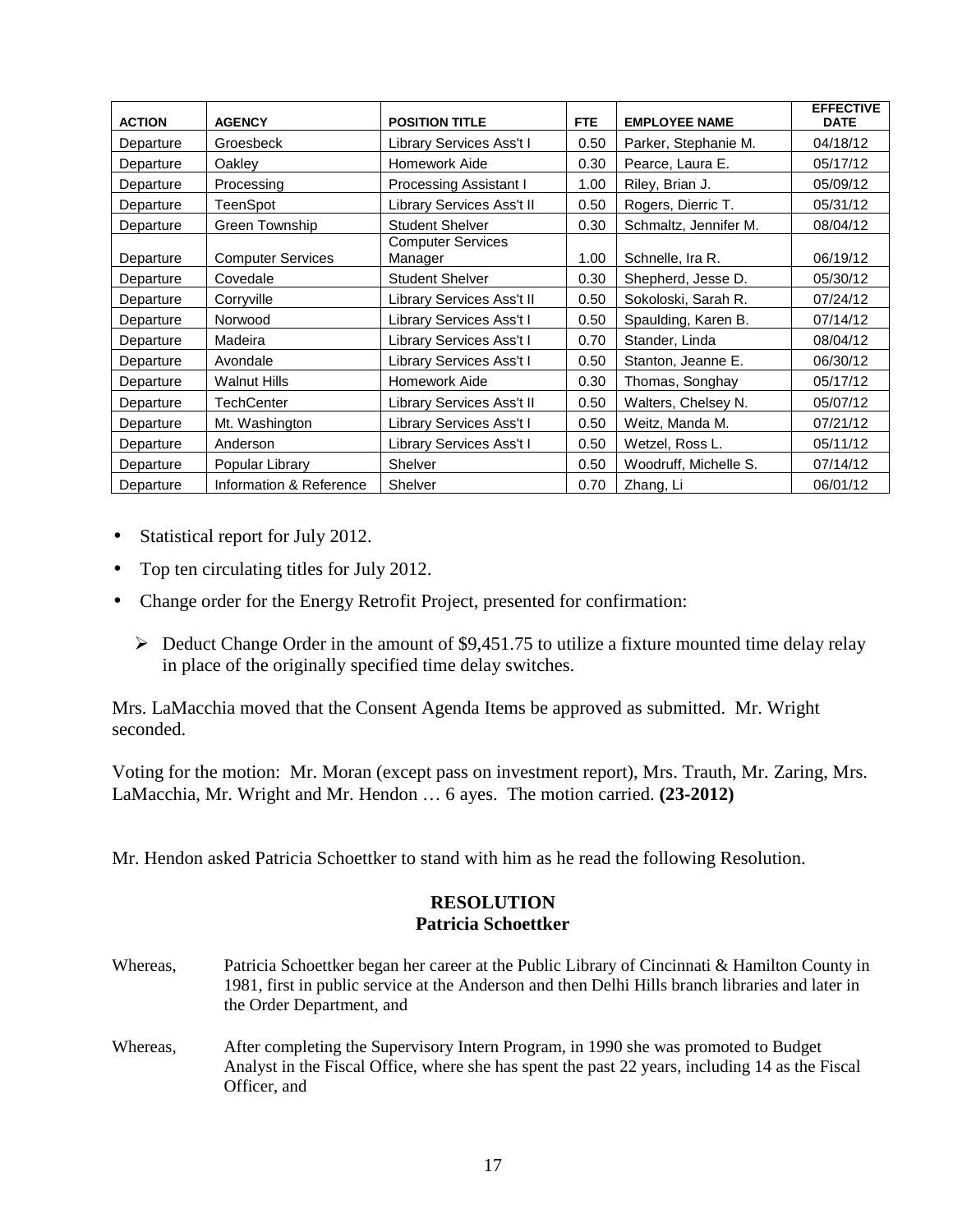| Whereas, | In this position, Pat has been responsible for all aspects of the Library's finances from<br>developing the budget to ensuring that all expenditures comply with State law, and                                                                                                                                     |
|----------|---------------------------------------------------------------------------------------------------------------------------------------------------------------------------------------------------------------------------------------------------------------------------------------------------------------------|
| Whereas, | With Pat's excellent stewardship, farsighted planning skills, and keen attention to detail, the<br>Public Library has been able to expand its services, improve its facilities, enhance its<br>technology, and operate in times of increased demand for library services despite revenue<br>reductions, and         |
| Whereas, | Pat's knowledge of public finance and Library spending, sound fiscal policies and procedures,<br>and careful budget analysis have enabled the Library system, which is among the ten most<br>heavily used in the U.S., to operate at maximum efficiency and effectiveness without<br>borrowing a single dollar, and |
| Whereas, | Every year since 1998, the Library has been awarded a "Certificate of Achievement for<br>Excellence in Financial Reporting" by the Government Finance Officers Association (GFOA)<br>of the United States and Canada, demonstrating the highest standards in government<br>accounting and financial reporting,      |
|          | NOW THEREFORE BE IT RESOLVED in recognition of her more than 30 years of devoted service and                                                                                                                                                                                                                        |

NOW THEREFORE, BE IT RESOLVED in recognition of her more than 30 years of devoted service and outstanding work, the Members of the Board of Trustees thank Patricia Schoettker for her valued contribution to the fiscal health of the Library.

BE IT FURTHER RESOLVED that a copy of this Resolution be spread upon the Minutes of the Board of Trustees of the Public Library of Cincinnati and Hamilton County.

Mr. Hendon then read a Proclamation from the City of Cincinnati regarding Ms. Schoettker's service to the Library. Ms. Schoettker thanked Mr. Hendon and the Library Board.

### Opportunity for Administrative Restructuring

Mr. Hendon told the Board that the current vacancy in the position of Assistant Director of Support Services provides an opportunity to restructure the Library's administration to better prepare for the transition to a new Director when Ms. Fender retires. Although she has not set a specific retirement date, it's never too early to begin planning.

He suggested that the Library Services and Support Services assistant director positions be merged to create a Chief Operating Officer position. This position, which would report to the Director, would be responsible for all Library operations except Human Resources and the Fiscal Office.

After handling the bulk of the Library's operations for the next few years, the COO could be ready to step into the Director's position when Kim does leave. This would ensure a smooth leadership transition with a skilled and experienced COO ready to assume the full responsibilities of the Library Director.

Mr. Hendon's suggestion received favorable response from other members of the Library Board.

The Regular Meeting was then adjourned.